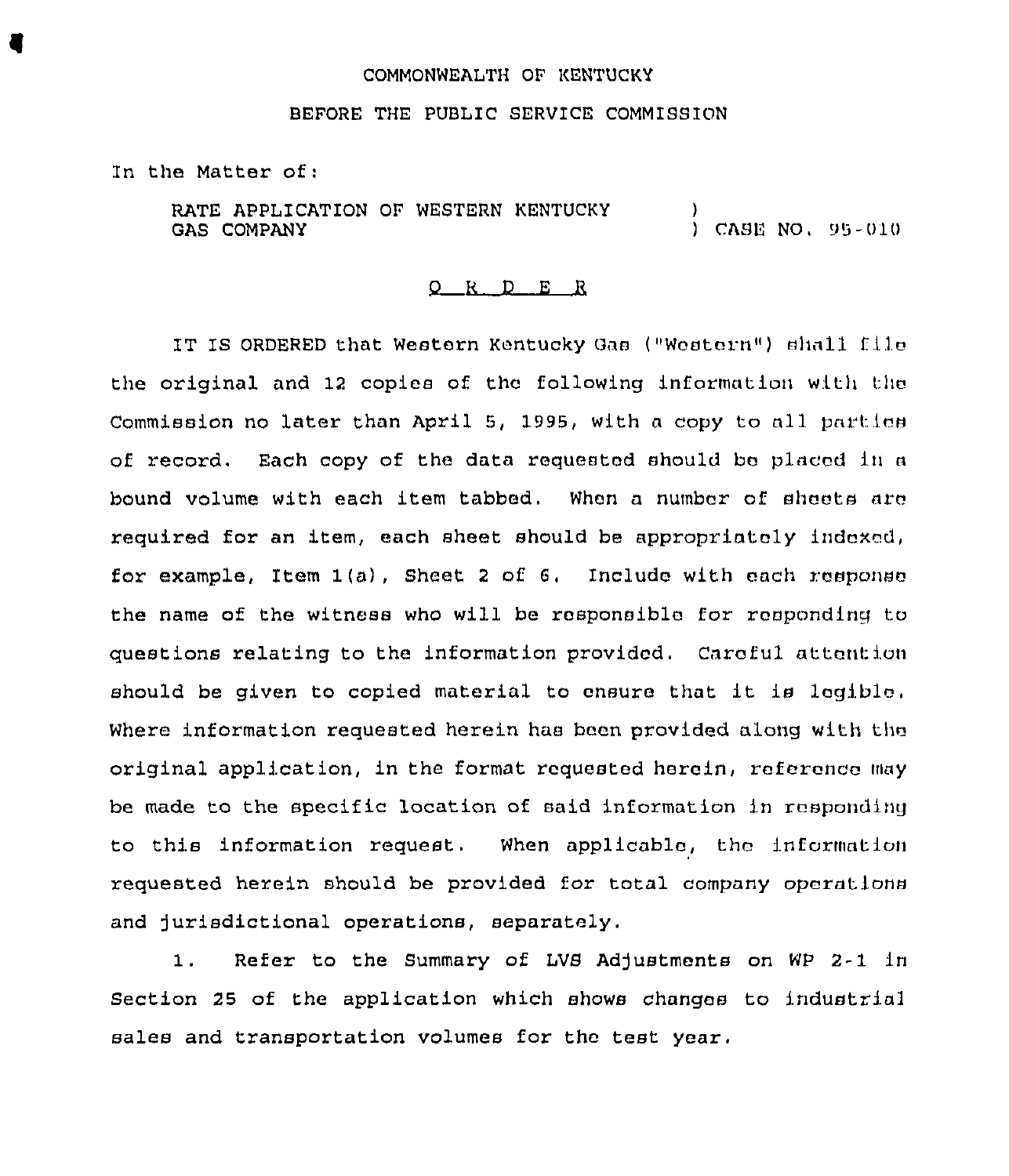The table on WP 2-1 shows a net decrease of 566,686  $a_{1}$ Mcf; however, the amounts identified in the footnotes reflect a net decrease of only 505, 175 Mcf. The totals in Column (i) of the tab]e for Annualized Industrial Expansion (4) and Customer Growth  $(5)$  match the amounts in the corresponding footnotes; however, none of the other amounts in Column (i) match the amounts in the corresponding footnotes, Provide a reconciliation, with <sup>n</sup> narrative explanation, of the amounts in the table and in the footnotes,

b, The footnote to Contract Reformation (7) in thc table refers to a large industrial customer which took 587,000 Mcf I.n the test year. and which has received PERC approval to bypass Western, Is it still taking service from Western? If yea, when does it plan to stop? If no, when did it stop?

2, Refer to WP 2-2 and WP 2-3 in Section 25 of thc application which support the proposed weather normalization adjustment.

a, Por WP 2-2, Pages 1 through 3, explain the derivation of the "X Coefficient" in Column (c) and the "Constant" in Column (e), Provide workpapers as necessary,

b. Explain the footnote on WP 2-3. Why are the National Oceanic and Atmospheric Administration ("NOAA") normal degree days only provided through June 1994? Identify the historical periods used by NOAA and Western to establish normal degree days,

-2-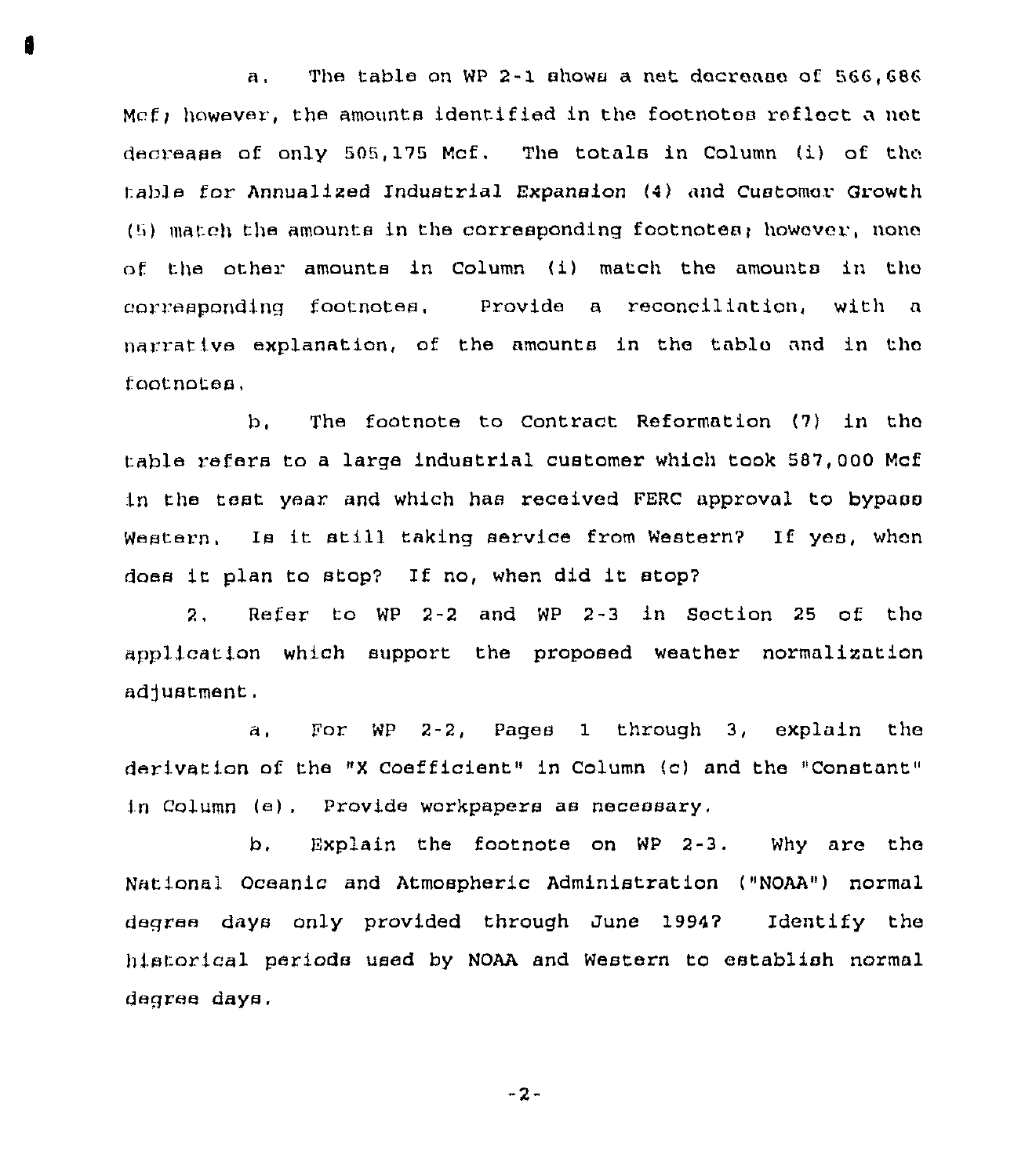3. Refer to Schedule 2 in Section 25 of the application, at Page 1, Line 53, which showa Additional Contract Reformation with a revenue impact of \$ (700,000) and a footnote indicating the amount is based on confidential information.

Provide a detailed description of the changes, in  $\mathbf{a}$ . either volumes or rates, that cause this revenue reduction.

b. Explain why this information could not be reported on Page <sup>2</sup> of Schedule 2 under Special Contracts.

Refer to the Gas Cost Worksheet, on Sheet <sup>3</sup> of the 4. workpapera to the Class Coat of Service Study, in Section 36 of the application, which shows gas costs at present and proposed rates.

a. Explain why demand costs are \$1.6 million greater under proposed rates than under current rates.

b. Schedule 3 in Section 25 of the application shows Western's cost of gas at existing rates based on the proposed volume adjustments from Schedule 2 of Section 25. Provide a breakdown of Western's gas cost in a similar format at proposed rates, reflecting the proposed changes to the Gas Cost Adjustment ( IiGCA<< )

c, The Gas Cost Worksheet shows the High Load Factor demand charge of \$5.8429 per Mcf and the High Load Factor commodity credit of \$ (0,8250) per Mcf. Explain the derivation of these amounts. Provide workpapers as necessary,

5. Refer to page 19 of the Class Cost of Service Study in Section 36 of the application which shows the calculation of revenues at proposed rates. Provide the derivation of the 105,000

-3-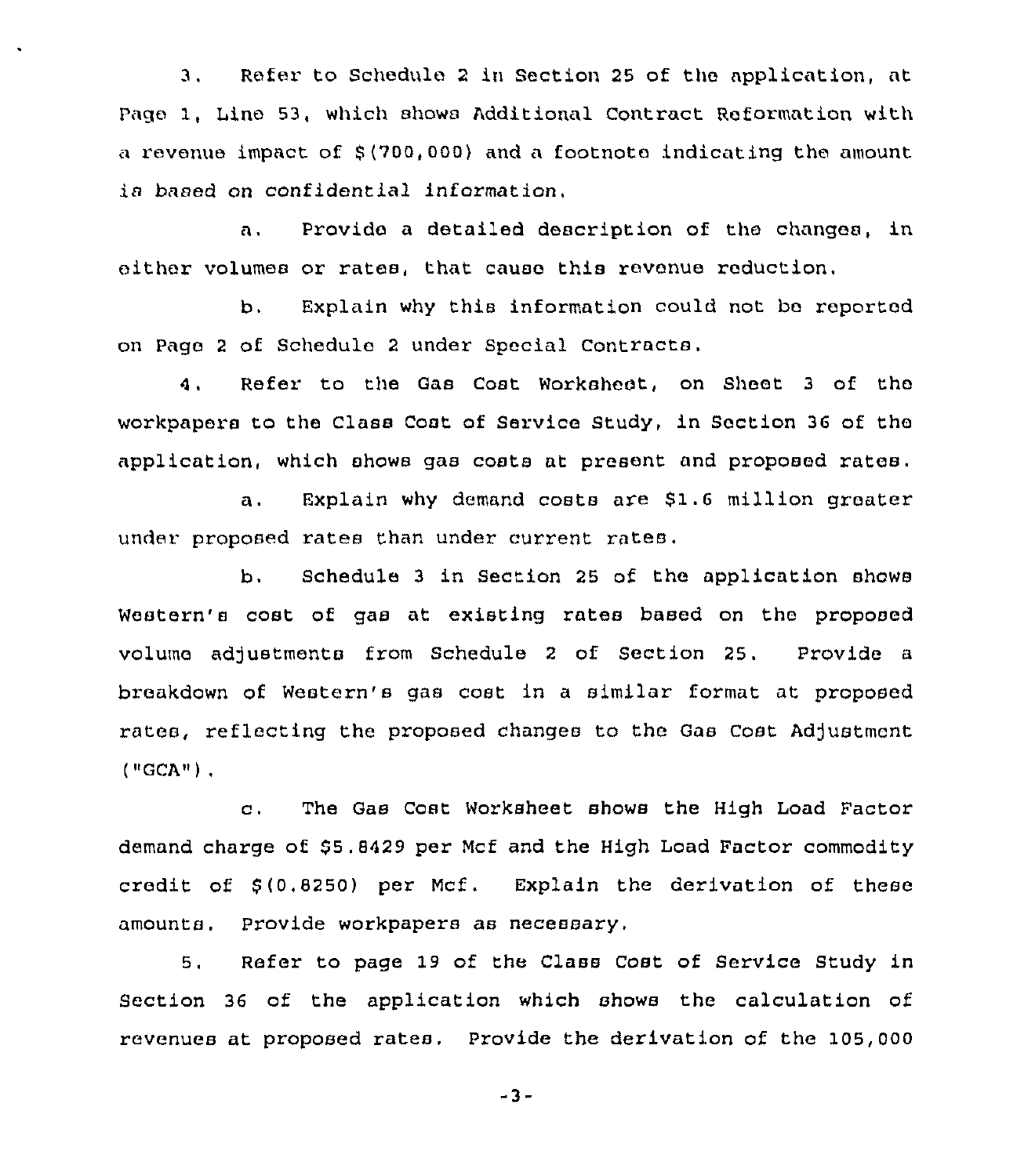Mcf subject to the High Load Factor demand charge and tho 1,900,857 Mcf subject to the High Load Factor commodity credit.

6. Per the Class Coat of Service Study in Section 36 of tho application, class rates of return under proposed rates aro moving toward the proposed overall rate of roturn of 11.16 percent, Residential, at .86 percent, and commercial, at 2.49 porcont, are the two classes below the overall rate of roturn at prouont ratos. Explain the decision to increase the residontial roturn from ,86 percent to 11.01, while increasing the commercial roturn from 2,49 percent to 9.10 percent.

7. Refer to the response to Item 42 of the Commission's Order dated February 9, 1995 which shows that Western experienced an average annual increase in customers of 2,802 from 1989 to 1993; and, that for the proposed test year ended September 30, 1994, the average number of customers increased by 3, 185 over calendar year 1993, With this recent history of sustained growth, explain why Western made no adjustment to revenues to reflect customer growth.

8, Refer to Page 20 of the Class Cost of Service Study in Section 36 of the application which shows the monthly customer costs upon which the proposed customer charges are baaed.

a. Explain the reasons for setting the residential customer charge at an amount equal to 75 percent of cost while Betting the non-residential customer charge at an amount equal to only 62 percent of the coat for commercial customers and less than 20 percent of the cost for firm industrial customers.

$$
-4-
$$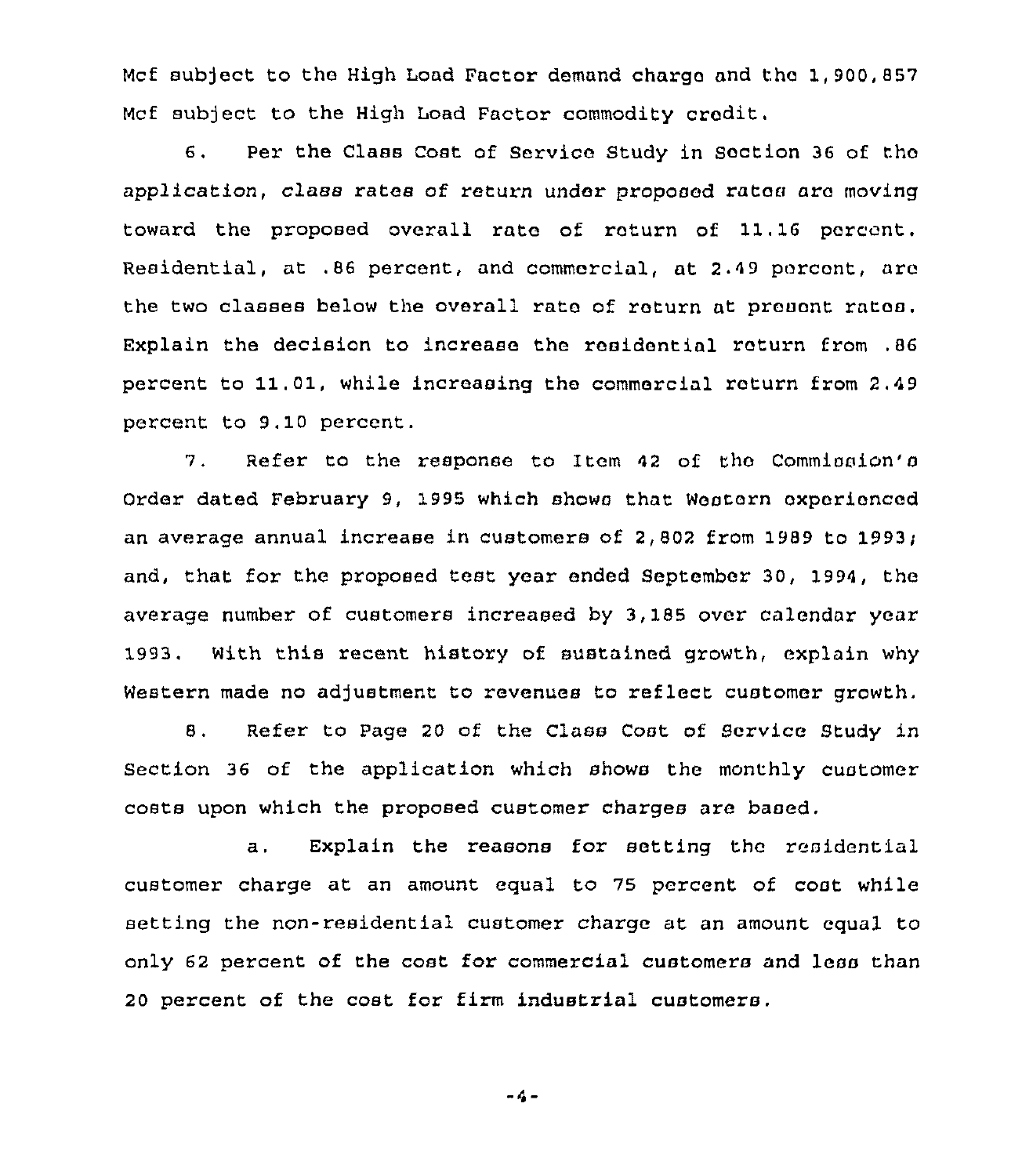b. The two interruptible customer classes have monthly customer costs ranging from \$329 to \$1,371. Why does Western propose to charge both classes only \$150, rather than establishing separate customer charges that better reflect the monthly costs?

9. Refer to the Service Charge Cost Analysis included in Exhibit THP-2.

a. What is the basis for the assumption that the average travel speed for Western's service technicians is 35 miles per hour?

b. What is the present status of the budgeted 1995 salary increases that are built into the hourly cost calculations on pages <sup>5</sup> and <sup>6</sup> of the exhibit?

c. Benefits and payroll taxes are included, at <sup>45</sup> percent of base salary, based on their approximate level "in recent years." Provide the actual percentages, and the calculations thereof, for the test year and each of the preceding three calendar years.

d. Explain the rationale for using 25 percent to reflect overhead costs. How was this particular percentage chosen?

10. What is the cost to Western and its other customers of the 10 percent bank tolerance offered on proposed First Revised Sheet No. 35A, Rate T-2 General Transportation Service7

11. The proposed parking rate for Rate T-3, Carriage Service, is \$ . 10 per Mcf per month. The analysis of parking costs in Exhibit THP-1 reflects a cost of \$.1238 per Mcf. Explain the

-5-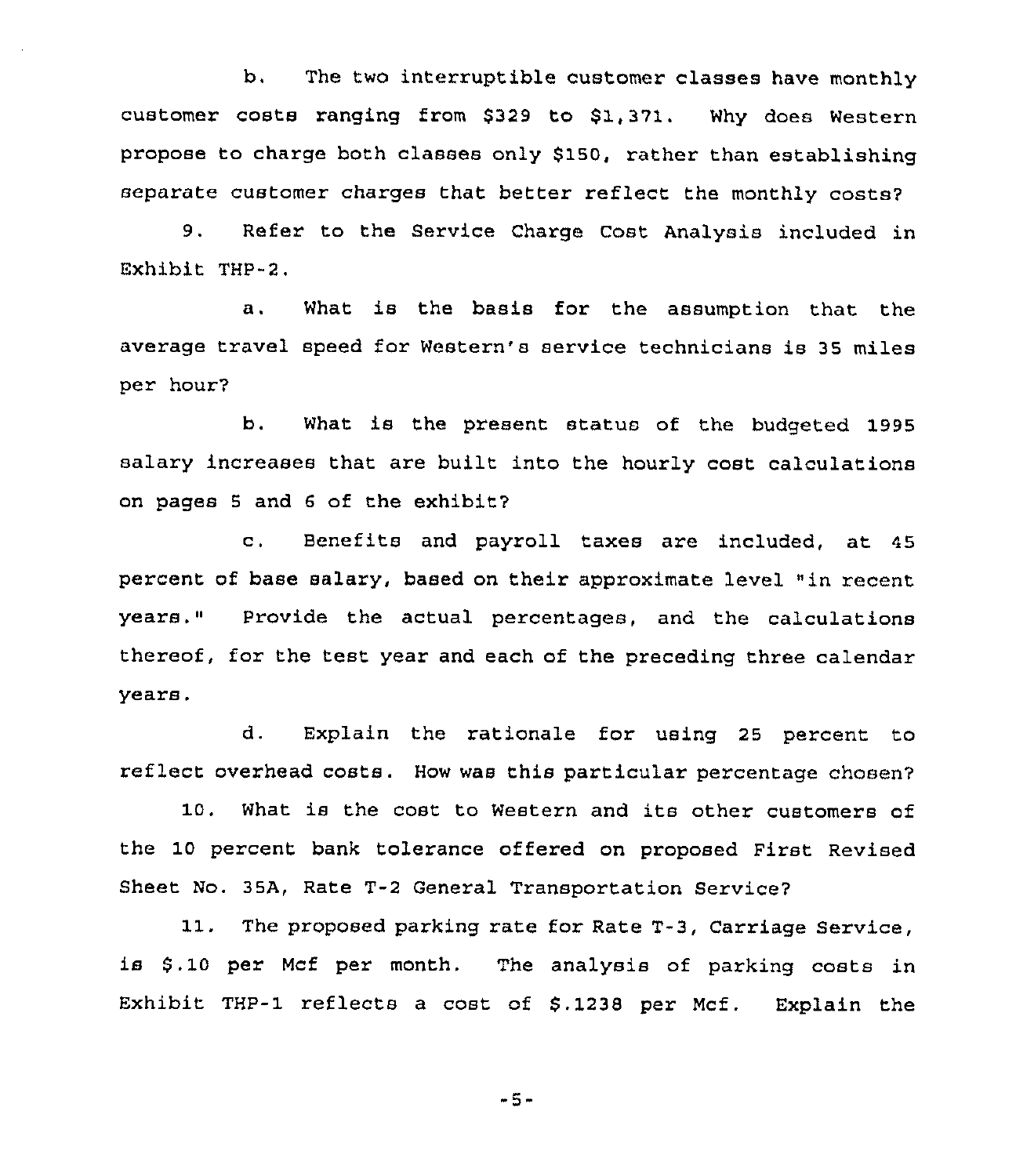rationale for setting the rate at less than cost for a service that is an optional, extra-cost accessory to Rate T-3 basic service.

12. Refer to the testimony of Jay Carnahan.

a. At pages 9-10 in Mr. Carnahan's discussion of Western's proposed "parking" balancing service, how is Western's use of interstate transportation, interstate pipeline no-notice, and interstate storage service relevant in determining the proposed rate7

b. Are costs related to Western's use of its own system storage and local production to meet its own supply needs more relevant in establishing a rate for the proposed parking service? If no, explain why not.

13. Sections 7 and 8, Special Provisions, of the proposed Rate T-2 and T-3 tariffs, respectively, refer to the installation of electronic flow measurement ("EFM") equipment.

a. Does this provision require the installation of such equipment as a condition for receiving service under Rates T-2 and T-37

b. Under this provision will the customer be responsible for the cost of the EFM equipment and the related electric and communication equipment7 If so, is this in violation of 807 KAR 5:022, Section <sup>8</sup> (2) (e) <sup>7</sup>

c. How many customers will be affected by this provision7

-6-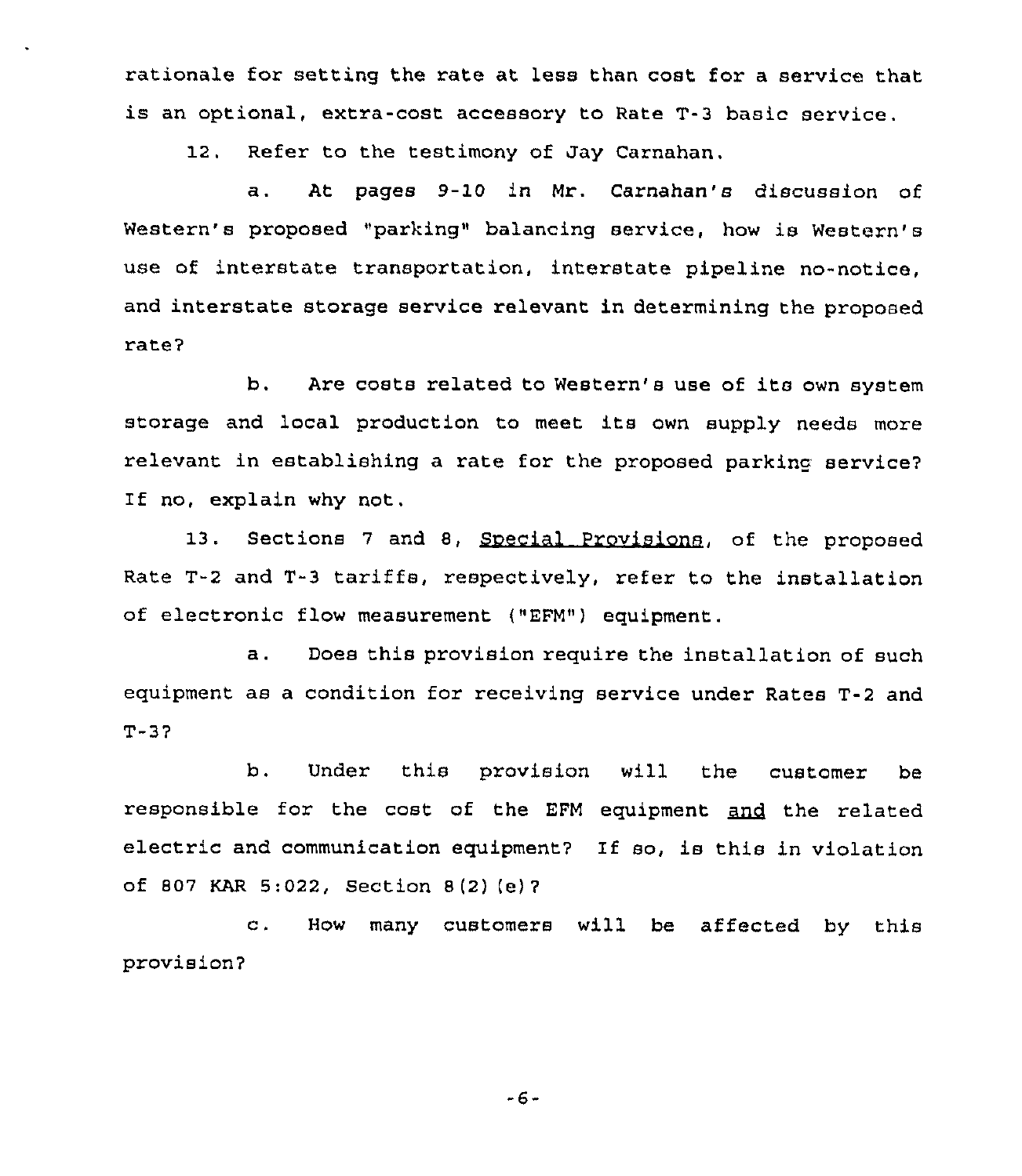d. Provide <sup>a</sup> list of the EFM equipment to be installed and the expected cost to Rate T-2 and T-3 transportation customers to comply with this requirement?

e. Why is this equipment necessary for every transportation customer7

f. Do all current transportation customers have this equipment? If so, who paid for it?

g. If daily balancing is necessary, why would historic daily usage available for T-2 and T-3 customers not meet Western'8 needs in lieu of EFM equipment7

h. With regard to existing measures implemented by Western to maintain balance in its system, how does Western handle unexpected fluctuations in usage by its sales customers7 What are these measures, what do they cost, and how are these costs recovered7

i. With regard to LVS customers, how does Western maintain balance in its system when unexpected fluctuations in demand occur? How does Western monitor demand from these customers?

j . Can communication between Western and its T-2 and T-<sup>3</sup> customers achieve daily balancing and allow Western to maintain balance in its system equivalent to the degree achievable with daily balancing through EFM equipment? Has Western considered implementing <sup>a</sup> system using operational flow orders to maintain its system's balance instead of the EFM equipment proposal?

$$
-7-
$$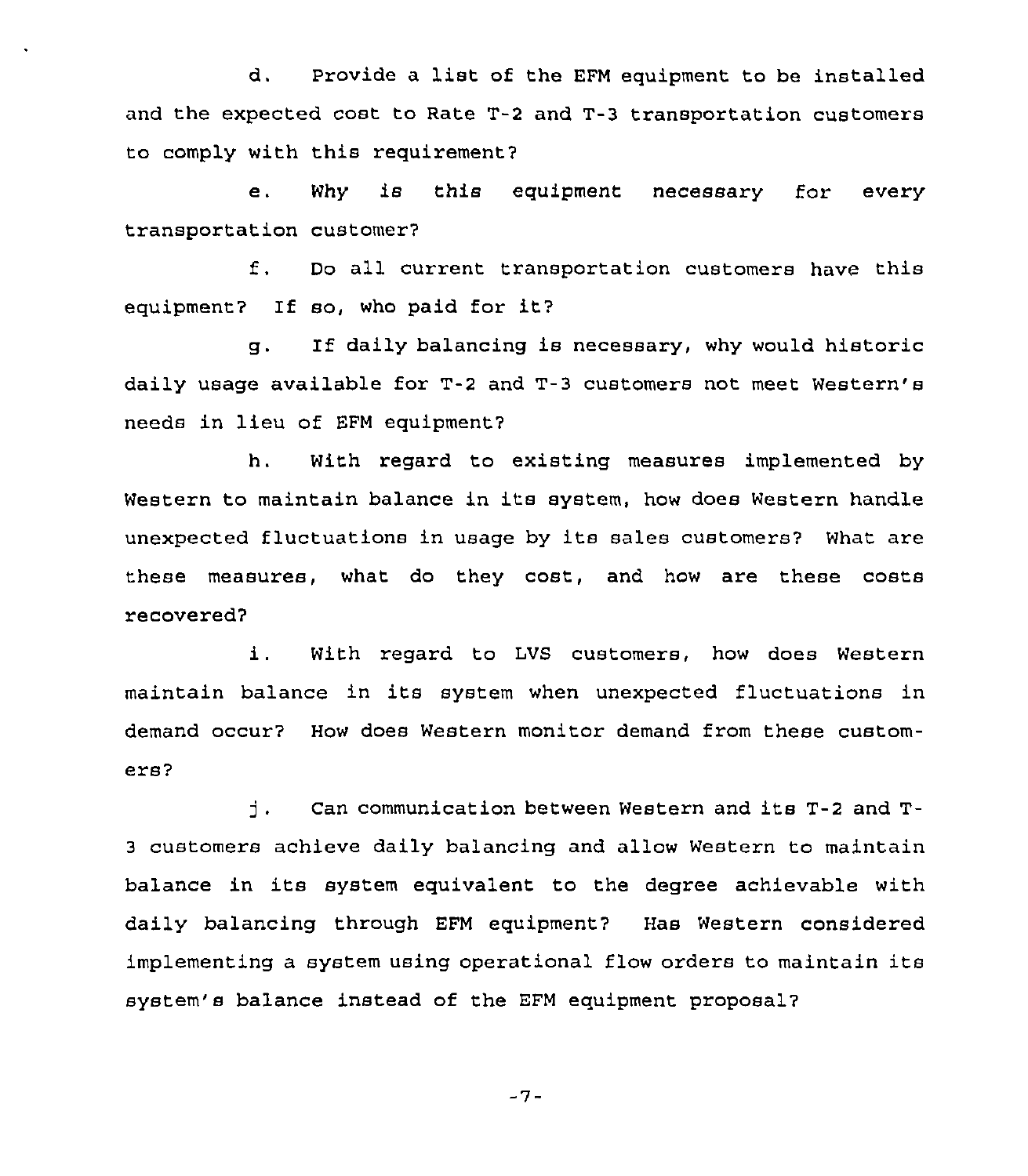14. Why are thc costs to be recovered through the proposed transportation administration feo not recovered in the Base Charge7

15. For Rates T-2 and T-3, why is 9, 000 Mcf per year more appropriate as a minimum volume requirement than zero?

a. How docs <sup>a</sup> customer qualify for 9,000 Mcf per year7

b. Is there a daily or monthly volume implicit in the 9,000 Mcf per year requirement which a customer must meet to qualify for Rate T-2 or T-37

16. What is the relationship between the 9,000 Mcf per year requirement in Rates T-2 and T-3 and the \$45 per month transportation administration fee7

17. With regard to Rate T-2, paragraph 10, "Miscellaneous GF Provision," does this waiver provision expire if Western's transportation tariffs proposed in this case are accepted by the Commission'7

18. Western is proposing to modify its GCA tariff to include recovery of working gas inventory carrying costs, stating that the traditional rate base approach does not timely recognize the effects of gas cost volatility, regulatory lag, and significant industry change.

a. Explain whether "significant industry change" related to FERC Order 636 is the only one of these factors that is materially different from the conditions existing at the time of Western's last general rate case.

b. Provide the calculation which shows the derivation of the proposed pre-tax rate of return of 15.78 percent.

 $-8-$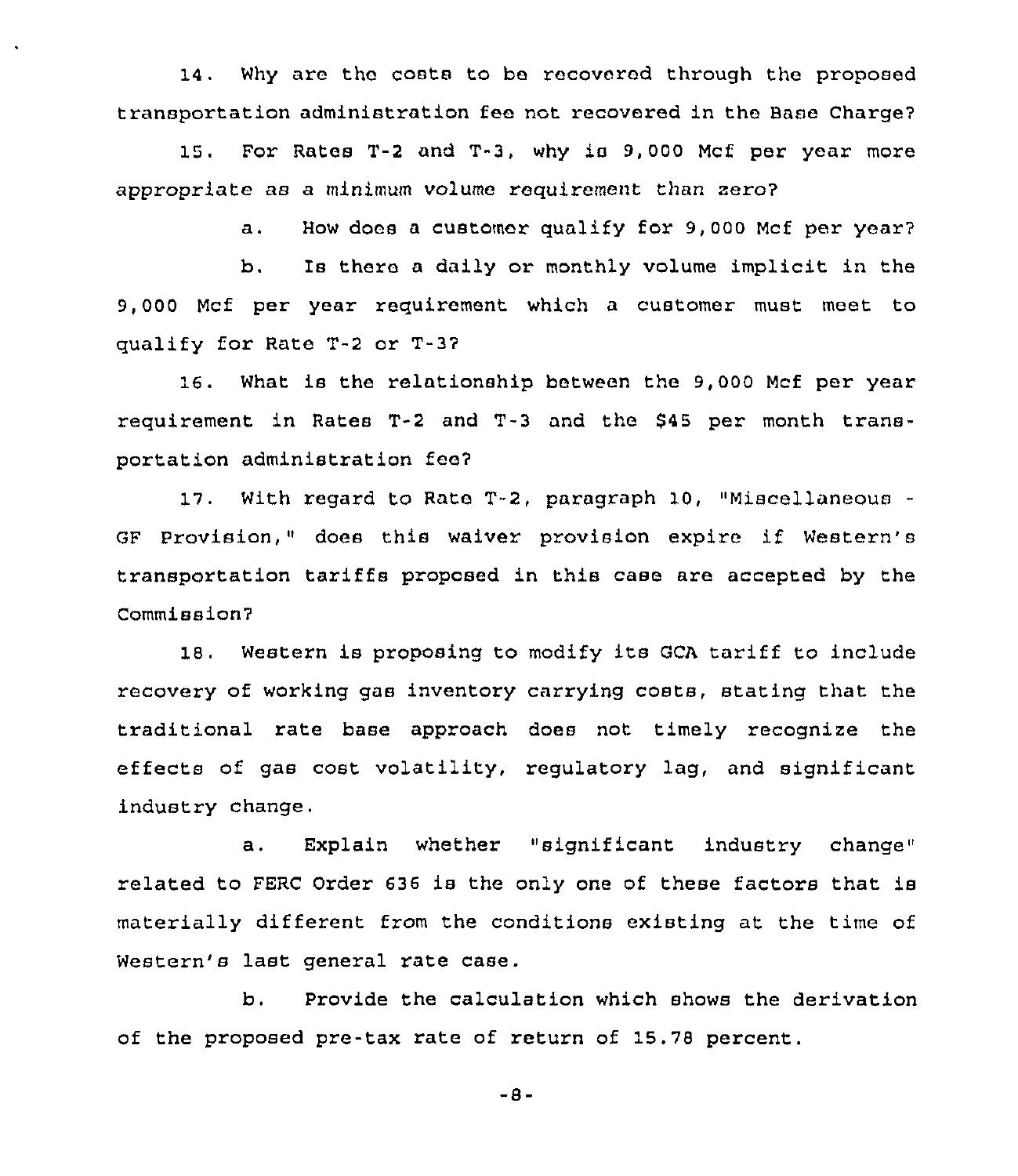c. How can current working gas inventory carrying costs properly be classified as gas costs for recovery through the GCA7

19. What is the effect on the gas cost to firm industrial customers of redesigning the firm industrial rate through the proposed firm high load factor demand charge? Calculate an example showing billing under current and proposed firm industrial rates.

20. Western is requesting a deviation from 807 KAR 5:022, Section  $9(17)$  (a) 2, to take over ownership of yard lines. The proposed tariff states that the customer may be responsible for the cost of the yard line (1) in excess of the first 100 feet, or (2) where the service is temporary or uneconomic.

a, The testimony of Mr. Carnahan appears to make a distinction between replacement of existing lines and installation of lines for new customers regarding footage. Does the 100 feet limitation apply to all lines, as per the tariff, or only to new installations, as per the testimony7

b. Describe the conditions under which service might be provided on a temporary basis.

c. Describe the type of economic analysis Western intends to use to determine when service will be "uneconomic." Provide an example.

d. At pages 13-14 in Mr. Carnahan's testimony, he states that Western proposes to assume responsibility for operation and maintenance of residential and commercial yard lines currently in operation.

 $-9-$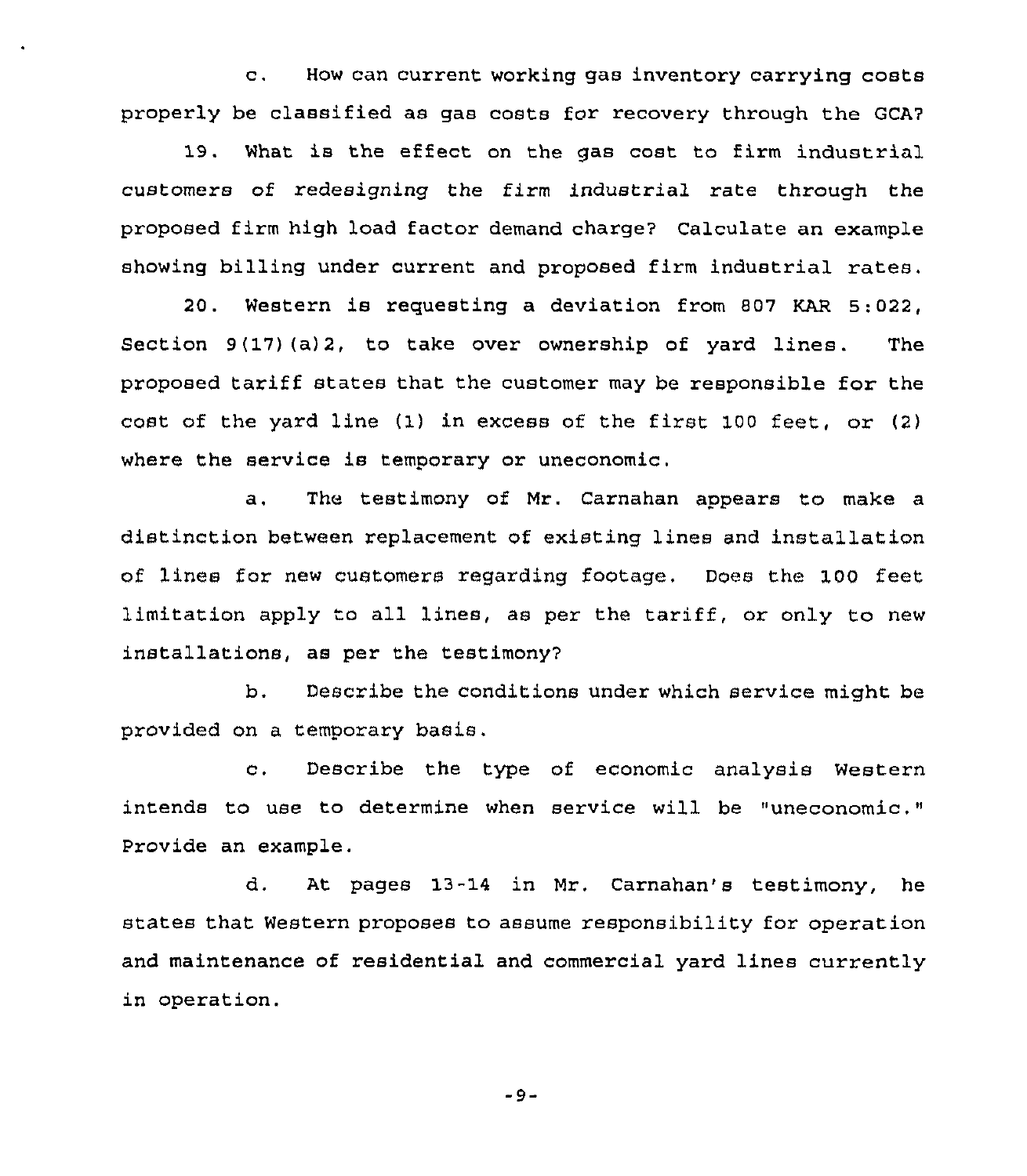(1) Explain the actions Western plans to perform as part of operation and maintenance.

(2) How do the operation and maintenance proposed differ from Western's current responsibilities under Commission regulations7

(3) When an existing customer's yard line needs to be replaced, is there <sup>a</sup> maximum length of yard line Western will replace without cost to the customer?

e. For new customers, Mr, Carnahan states that up to 100 feet of yard line will be provided without cost. Explain the manner in which Western will determine whether the customer is responsible for any costs related to footage in excess of 100 feet.

21. Refer to Volume 3, Item 36, sheet 1 of 10.

a. Explain columns  $(h) - (j)$ .

b. Explain the rationale for using the percentages on line 2 to allocate the amounts in columns  $(h) - (1)$  on line 3.

c. Explain the rationale for using the percentages on line 2 to allocate the amounts in columns  $(h) - (j)$  on line 11.

d. Explain the rationale for using the percentages on line 2 to allocate the amounts in columns  $(h) - (i)$  on line 21,

e. Explain the basis for the allocations on lines <sup>25</sup> and 27.

22. Refer to Volume 3, Item 36, page 3 of 21. Explain the basis and derivations of the allocation percentages used in footnotes <sup>6</sup> and 7.

23. Refer to Volume 3, Item 36, sheet <sup>2</sup> of 10.

-10-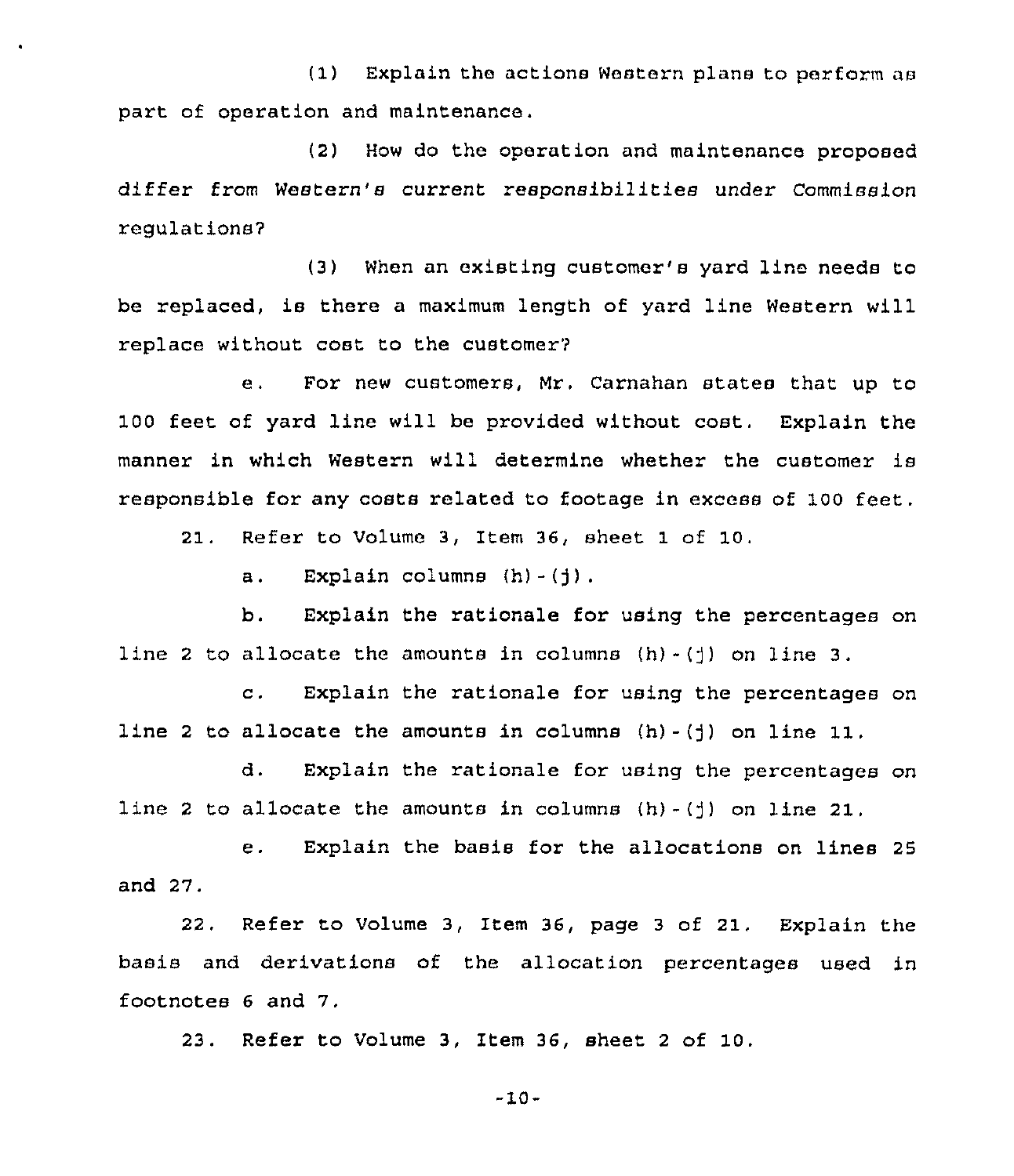a. Explain why Accounts 380,0, 381.0, and 382,0 arc allocated strictly to the Customer category. Are not some of the expenses included in these categories Demand related7 Explain.

b. Provide the worksheets used to derive the Gas Cost and Storage percentages found in the Rate Base Classification Table or specify where in the filing they have been provided7 Explain the derivation of each percentage allocator.

24. Refer to Volume 3, Item 36, pages <sup>4</sup> and <sup>5</sup> of 21.

a. Explain how the allocated Distribution amounts on page <sup>4</sup> are divided into the Distribution subcategory amounts found on page 5,

b. Explain why the Direct Distribution amount on pages <sup>4</sup> and <sup>5</sup> are less than the amount found on line 19, sheet <sup>2</sup> of 10.

25. Refer to Volume 3, Item 36, page <sup>5</sup> of 21. Explain why the A&P allocator is used only for the Transmission and Production categories.

26, Refer to Volume 3, Item 36, page 7 of 21. Justify the use of each allocation factor in column (a).

27, Refer to Volume 3, Item 36, page <sup>9</sup> of 21. Justify the use of each allocation factor in column (a}.

28. Refer to Volume 3, Item 36, page 10 of 21.

a. Explain the basis for the percentage for categories found on lines 3, 5, and 9, noting that the balance of these accounts are found on page 12 of 21.

b. Explain the basis for footnote 4. Show all calculations.

-11-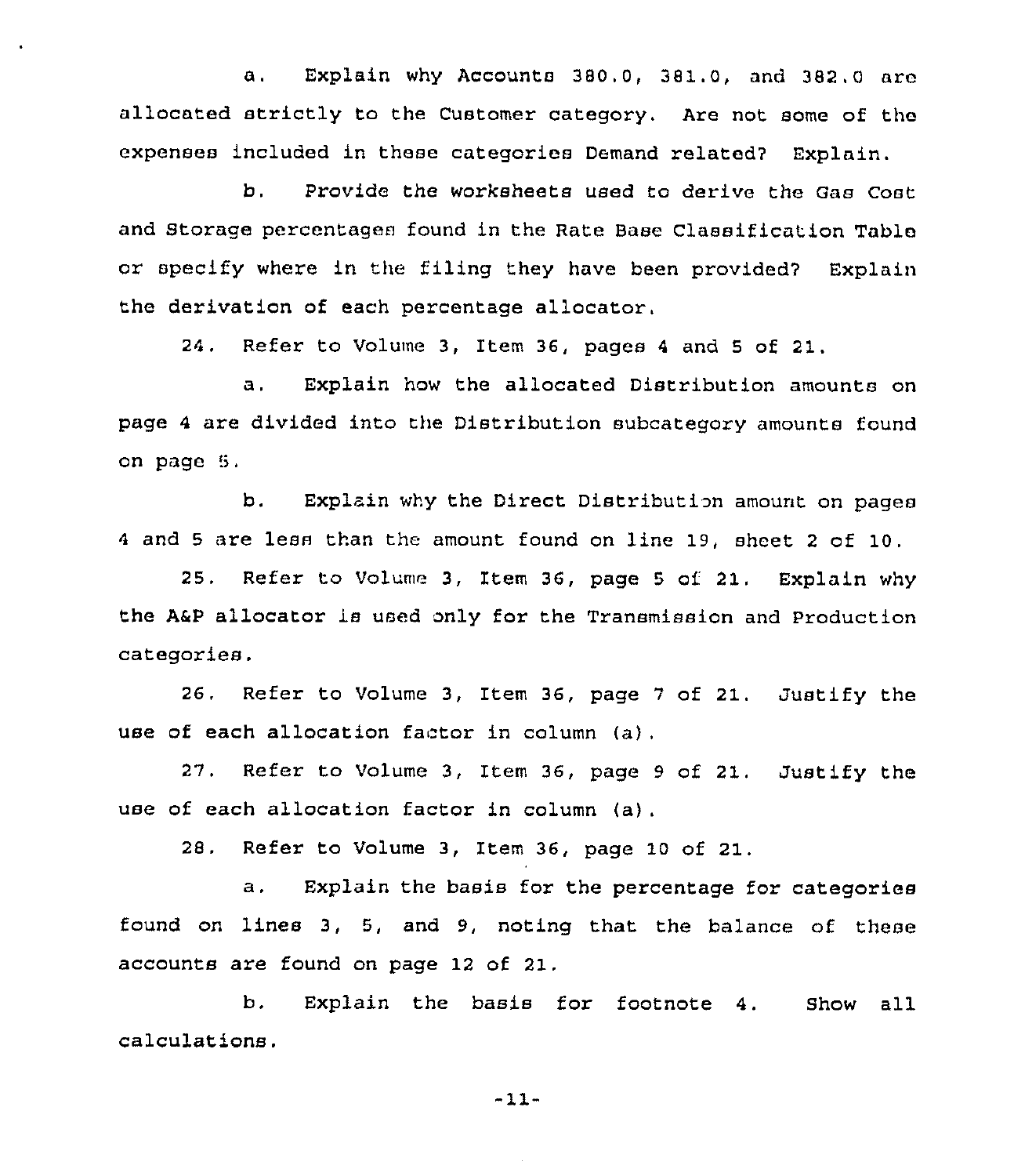29. Refer to Volume 3, Item 36, page 11 of 21. Justify the use of each allocation factor in column (a).

30. Refer to Volume 3, Item 36, page 13 of 21. Justify the use of each allocation factor in column  $(a)$ .

31. Refer to Volume 3, Item 36, page IS of 21, Justify the use of each allocation factor in column (a).

32, Refer to Volume 3, Item 36, pages 16 of 21,

a. For the Rate 1 Commercial class, explain the difference between Regular Sales and Sales <sup>6</sup> Stand-by.

b. For footnote 3, explain and show all calculations used to estimate design day use for all other customers.

c. Explain and show all calculations used to derive each set of customer weights found on lines 24-37.

d. Explain and show all calculations used to derive the Average and Peak allocator.

e. Explain and show all calculations used to derive the Average and Peak/Gas allocator.

f, Provide all load data used to calculate system and customer class load factors, the Winter Mcf allocator, and that used to support design day calculations.

33. Refer to Volume 3, Item 36, page 17 of 21.

a. Where are the amounts in columns  $(c) - (q)$  derived or found7

b. Explain the derivation of each allocation factor in columns  $(c) - (g)$ .

-12-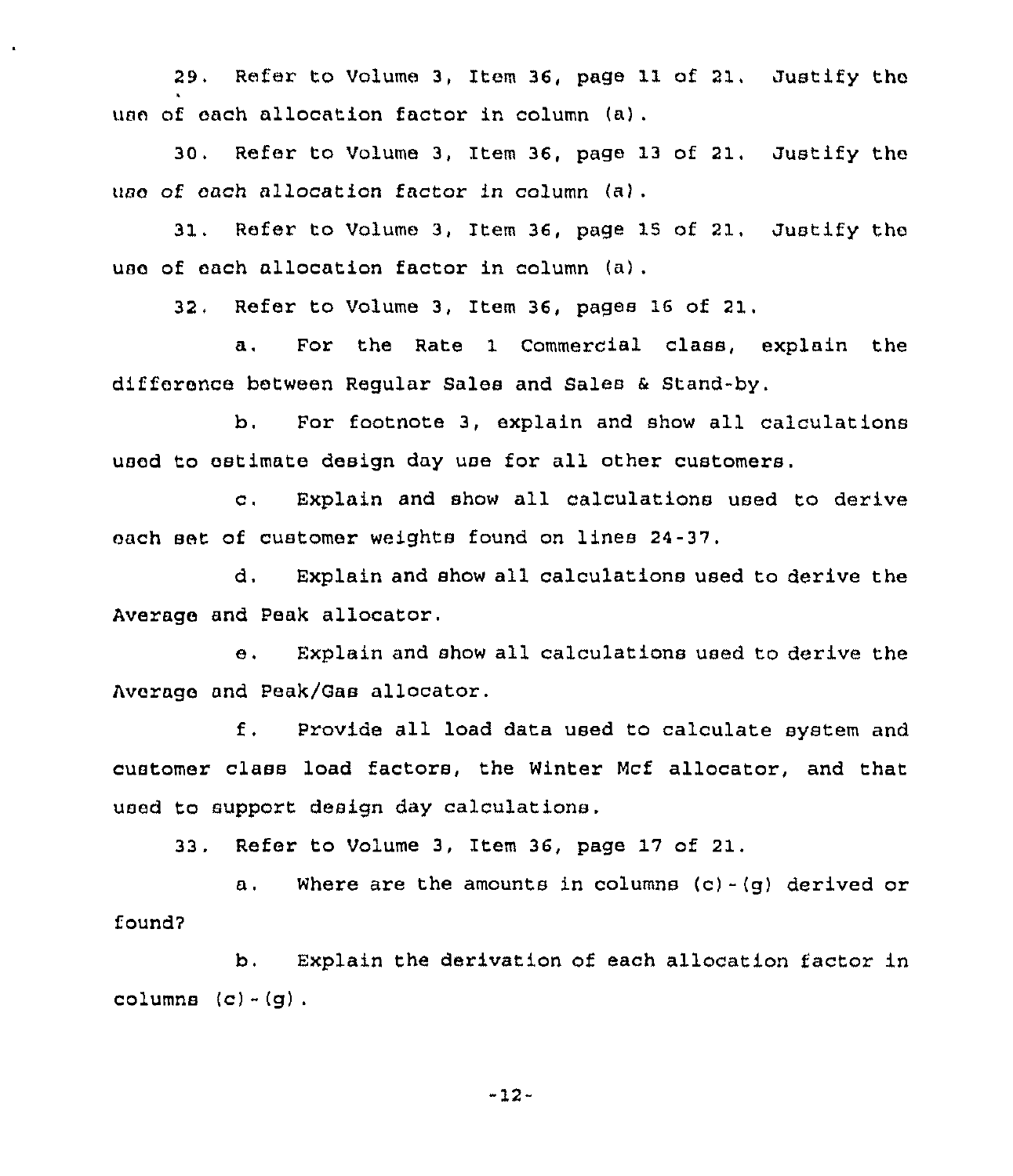34, Refer to Volume 3, Item 36, sheet <sup>4</sup> of 10. Explain thn labor adjustment in column (b). Show all calculations.

35, Explain how the test year capitalization rnto was determined. If differing rates were used for specific oxponses (i.e., payroll, transportation clearing accounts, depreciation, etc. ), indicate the rate and how it was determined. Indicate all proposed changes to the test-year capitalization rate and how thoy were determined,

36. Refer to Western's proposed adjustment to ovortimo as shown on WP 4-3 of Item 25 of the application. Provido tho following:

a. <sup>A</sup> breakdown of the overtime hours for each of tho <sup>3</sup> years used in arriving at average overtime hours.

b, An explanation of why a <sup>3</sup> year average of overtime hours was used,

37. Provide a schedule, by taxing district, comparing the ad valorem taxes booked in the fiscal year with those actually paid in calendar year 1994.

38. Refer to WP 4-1 of the application. Why should tho payroll tax adjustment be based on total payroll which includos payroll that Western capitalizes7

39. Western is proposing to reduce depreciation expense by \$204,981 reflecting amortization of the acquisition adjustment. In

-13-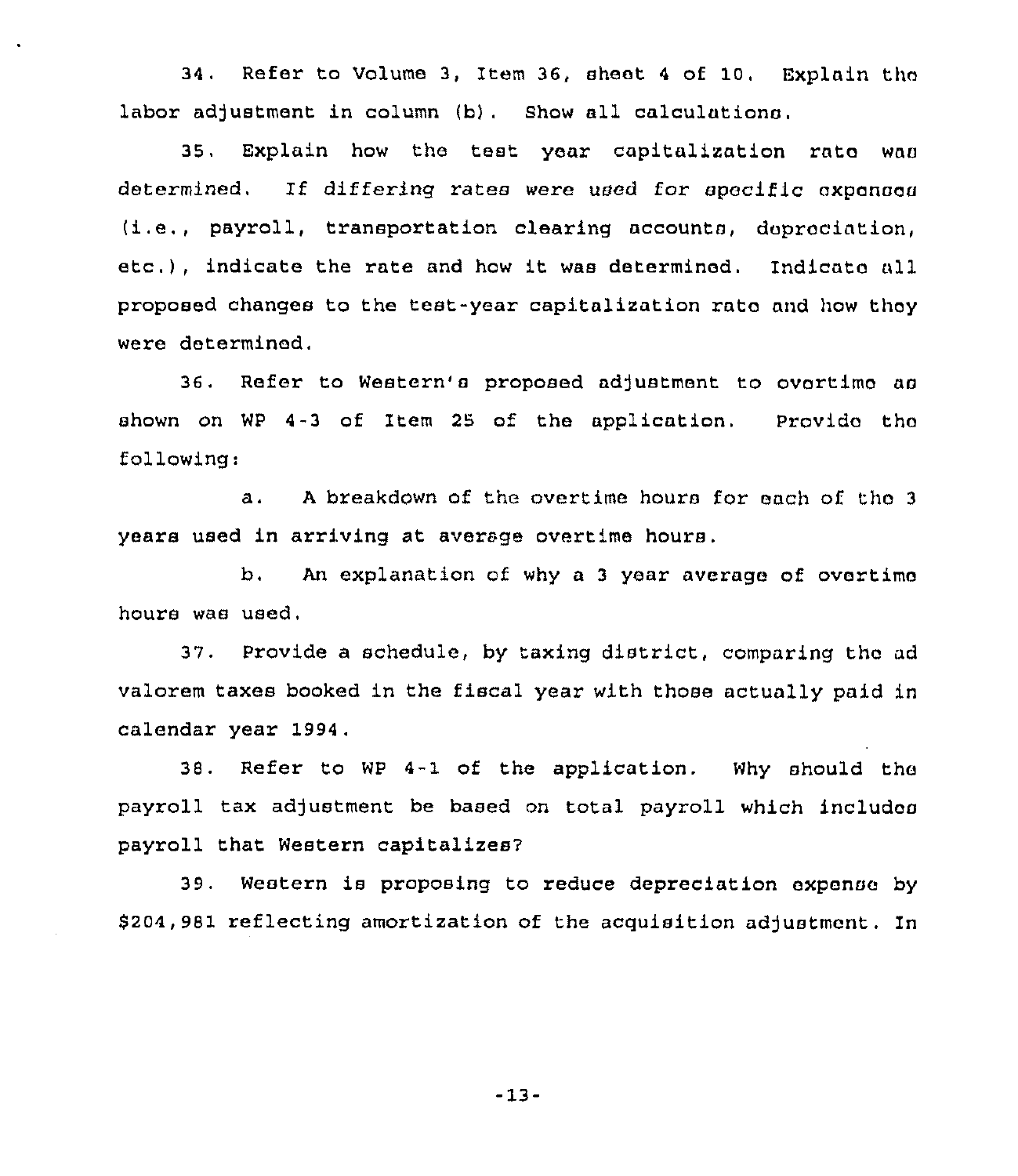Case Number  $90-013$ <sup>1</sup> Western was ordered to reduce its expenses by  $$280.204$  reflecting the amortization of the same acquisition adjustment. Reconcile these two numbers.

40, Refer to Item 25, Schedule 7, of the application. Explain why Western has not proposed to remove the deferred tax impact of the acquisition adjustment from the deferred taxes that are deducted from rate base.

41. Refer to Item 25, Schedule 7, of the application. Western is proposing to include Working Gas in Storage in rate base, However, in Mary Lovell's testimony, recovery of working gas inventory carrying cost is proposed to occur through the monthly Gas Cost Adjustment ("GCA"). Explain why Western has not proposed to remove working gas in storage from rate base to recognize its proposed recovery through the GCA,

42. Refer to Western's response to Item 3(a), Schedule 2, of the Commission's February 9, 1995 Order. Has Western considered refinancing its outstanding 818, 000,000 note bearing interest at 11.2 percent7 If so, provide any analysis the company relied upon in its consideration and if it has not considered such action, state why it has not.

43. Refer to Western's response to Item 18(a) of the Commission's February 9, 1995 Order. Provide an explanation for

-14-

 $\mathbf{1}$ Case No. 90-013, Rate Adjustment of Western Kentucky Gas Company, Rehearing Order dated May 29, 1991.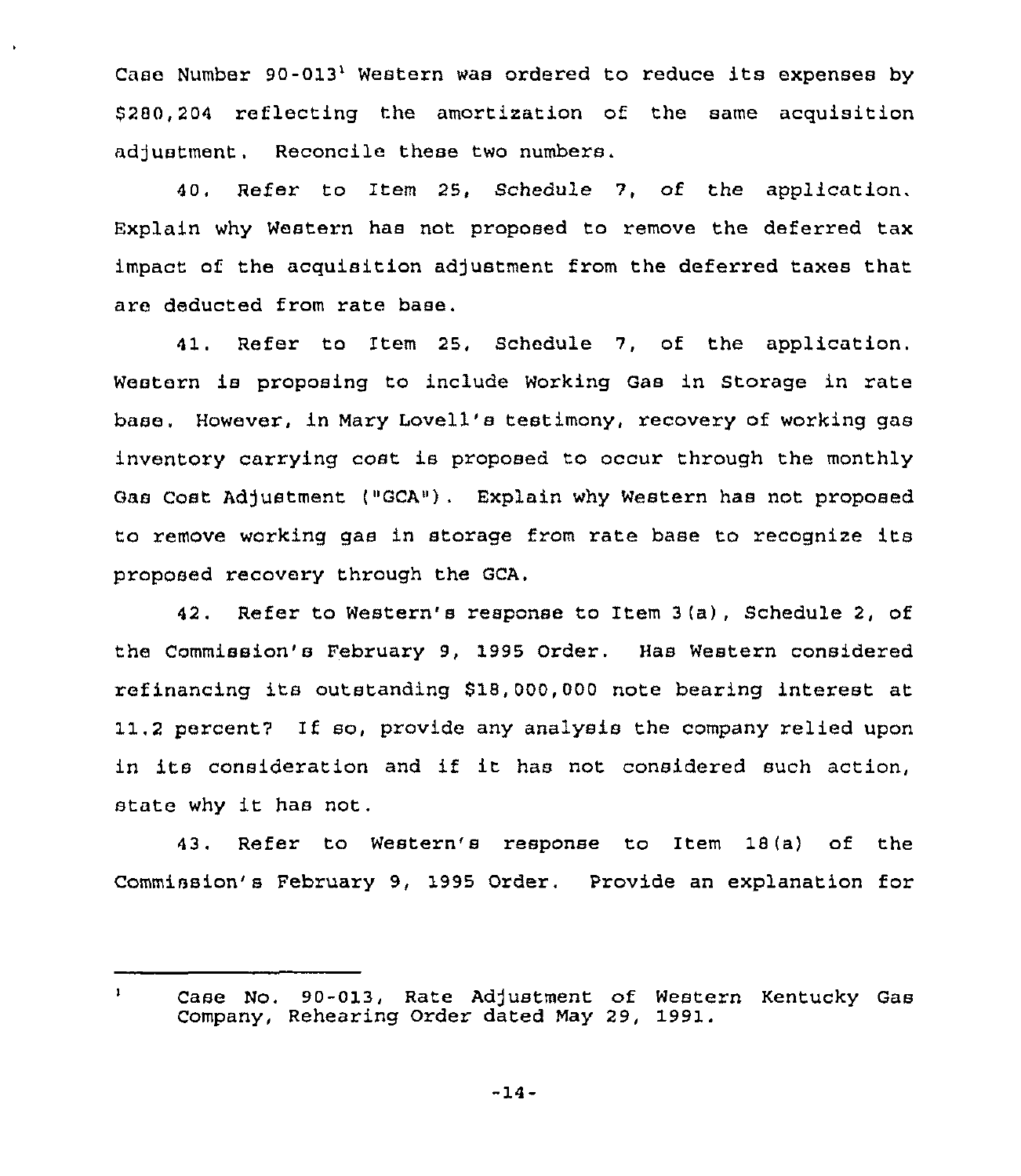the change in account activity reported in tho two time periods shown for each of the following:

- a. Account No, 735, Miscellaneous Production Expenses.
- b. Account No, 752, Gas Well Expenses.
- Account No, 756, Pield Measures-Reg Sta Expenses,  $c.$
- d, Account No. 766, Maint Measures-Rog Sta Equipment.
- e. Account No. 798, Other Exploration.
- Account No. 807, Purchased Gas Expenses. f.
- Account No, 812, Gas Used for Other Utility q. Operations,
	- Account No, 816, Well Expenses. h.
	- $\mathbf{1}$ . Account No, 817, Line Expenses.
	- $\mathbf{1}$ . Account No. 818, Comp Station Expenses,
	- κ. Account No, 831, Maint Structures-Improvements,
	- $1<sub>1</sub>$ Account No. 832, Maint of Wells.
	- Account No. 833, Maint of Lines,  $m<sub>1</sub>$
	- n. Account No, 834, Maint of Comp Station Equip,
	- Account No. 860, Rents,  $\circ$ .
	- $p$ . Account No. 880, Other Expenses.
	- Account No. 881, Rents,  $\mathbf{a}$ .
	- $\mathbf{r}$ . Account No. 887, Mains.
	- Account No. 911, Informational Advertising.  $\mathbf{B}$ .
	- t. Account No. 916, Demonstration and Selling Expense.
	- Account No. 917, Advertising Expense.  $\mathbf{u}$ .
	- Account No. 923, Outside Services Employed.  $\mathbf{v}$ .
	- Account No. 925, Injuries and Damages.w.

 $-15-$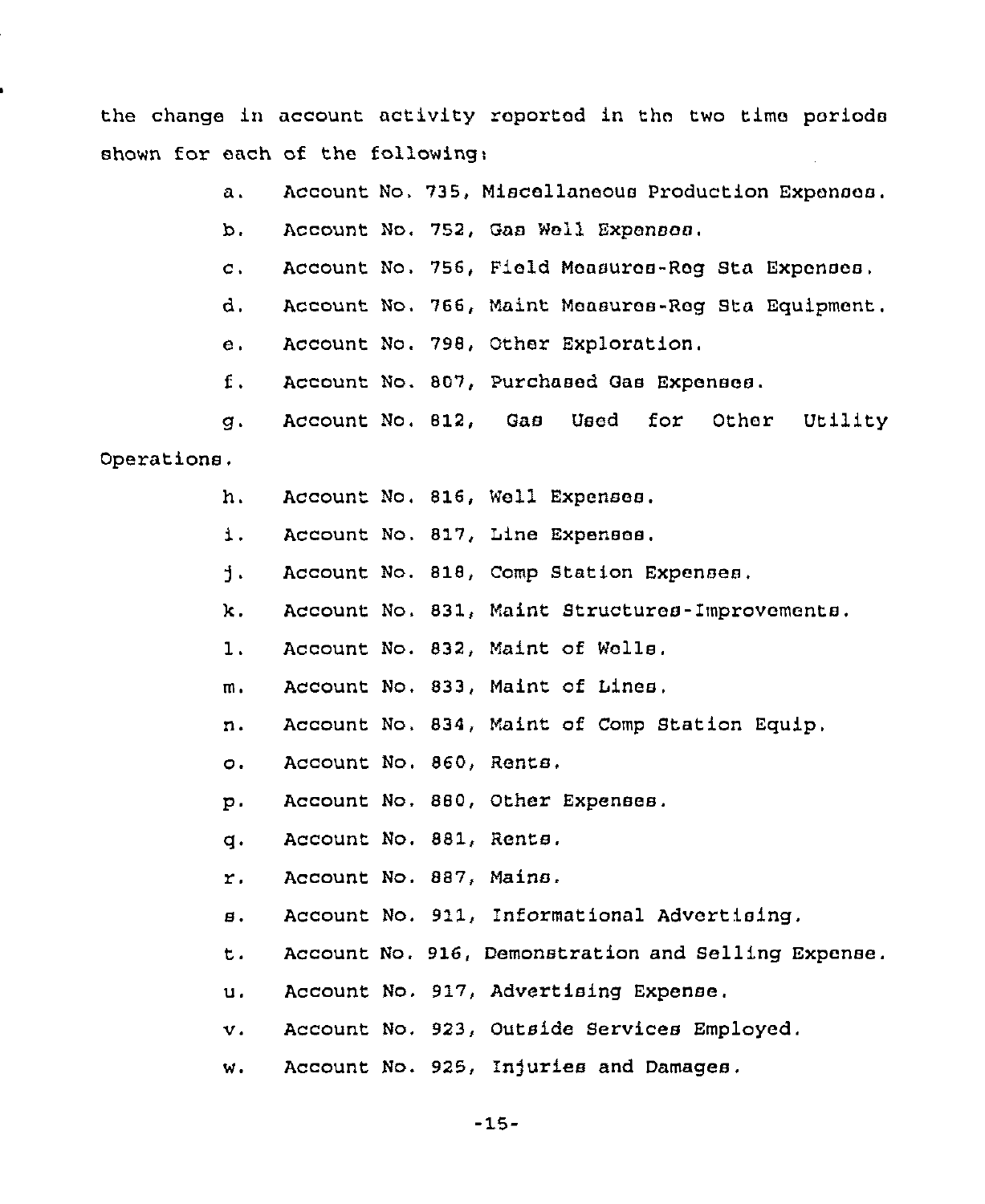44, Refer to Western's response to Item 19 of the Commission's February 9, 1995 Order, Explain what constitutes an Executive, Exempt or Operating employee.

45, Refer to Western's response to Item 25(a), page <sup>2</sup> of 2, of the Commission's February 9, 1995 Order, State which expenses of the total \$5,412.55 in charges to Account No. 913 are included for rate-making purposes and why,

46, Refer to Western's response to Item 25(b) of the Commission's February 9, 1995 Order. For each of the following direct expenses of Western, state whether the expense has been included for rate-making purposes and if so why.

- a. Page No. 1, Cost of Research and Experiment,
- b. Numerous pages, Economic Development organizations.
- c. Page 12, Industry Inc.

 $\bullet$ 

d. Numerous pages, Home Builders Association.

47. Refer to Western's response to Item 25(b) of the Commission's February 9, 1995 Order. For each of the following Atmos general office expenses, state how much has been allocated to Western and the purpose of the expense. Furthermore, state whether the expense has been included for rate-making purposes and if so why,

| а.       | Page 7, Million Air.                      |
|----------|-------------------------------------------|
| b.       | Page 10, Imaging Presentations.           |
| $\sim$ . | Page 11, Excel Incentive & Group Travel.  |
| d.       | Pages 12, 22, 49, 63, Presentation Arts.  |
| е.       | Page 13, "Name is not found," \$4,844.78. |

-16-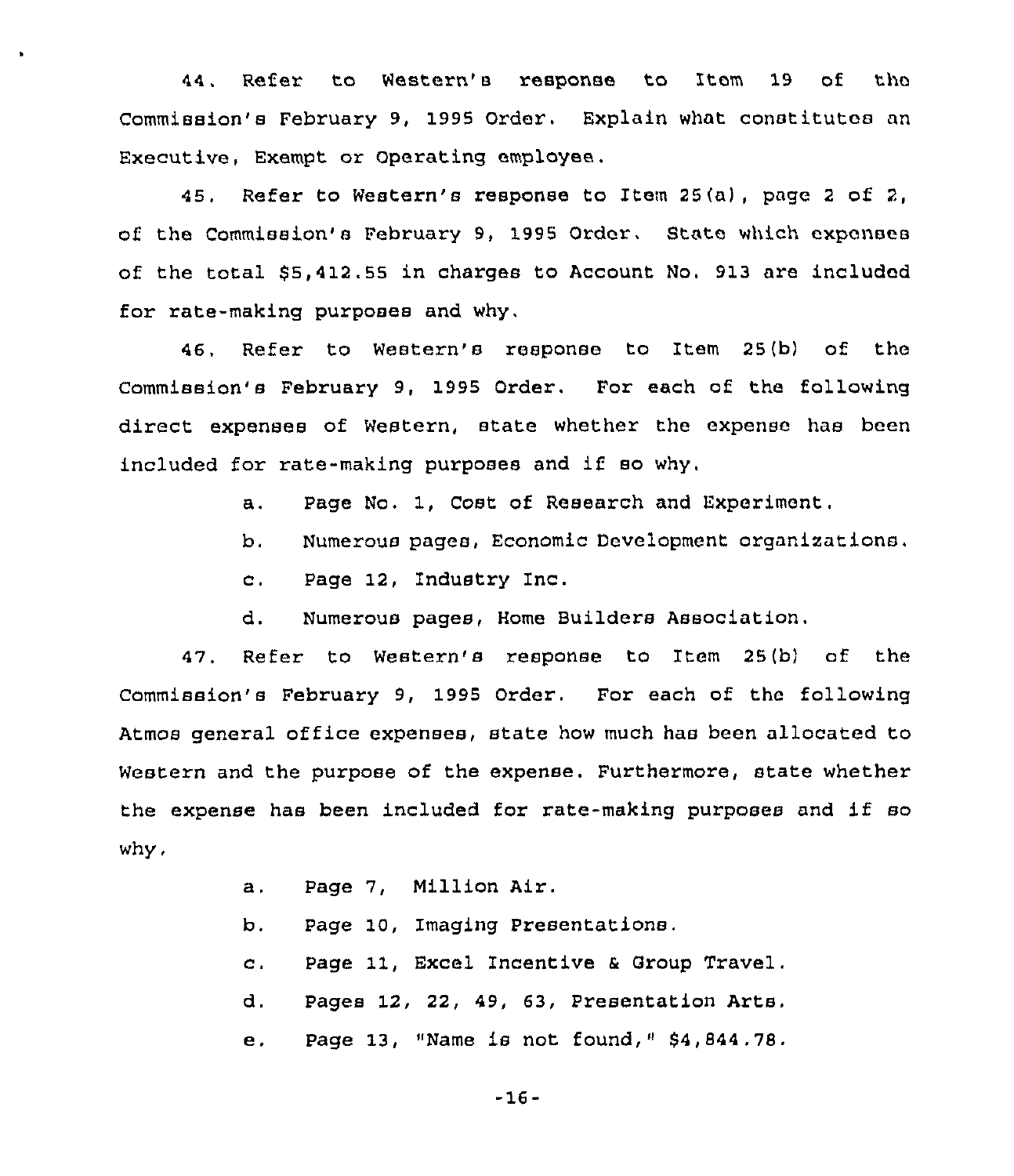f. Pages 14, 24, 34, 52, Corporate Communications Center.

- g. Pages 14, 25, Sullivan Perkins.
- h, Pages 19, 27, 29, 30, 34, Morrow & Co.
- i. Page 19, Depository Trust Company.
- $\mathbf{j}$ . Page 19, River Park Center.
- k. Page 20, Donnelley Receivables, Inc,
- 1. Page 21, Canteen Service Co Inc.
- m, Pages 25, 56, G2, Anderson Fischel Thompson,
- n. Page 2G, Challenger Freight Systems Inc.
- o. Page 33, Imagematrix, Inc.
- p. Page 34, Standard & Poor's Corporation,
- q. Page 35, City Club of Lafayette.
- r, Pages 36, 54, National Assoc. of Investors Corp.
- s. Pages 45, 55, Just Imagine.
- t. Page 45, Technimetrics, Inc,
- u. Page 48, Alpine Express.
- v. Page 48, Crested Butte Mountain Resort.
- w. Page 49, Totally Chocolate.
- x. Page 49, Resource Ad Group.
- y. Page 51, Union League of Philadelphia.
- z. Page 53, Financial World.
- aa. Page 53, Research Magazine.
- ab. Page 55, Dow Jones & Company, Inc.
- ac. Page 56, New York Society of Security Analysts.
- ad. Page 56, Plaza Communications, Inc.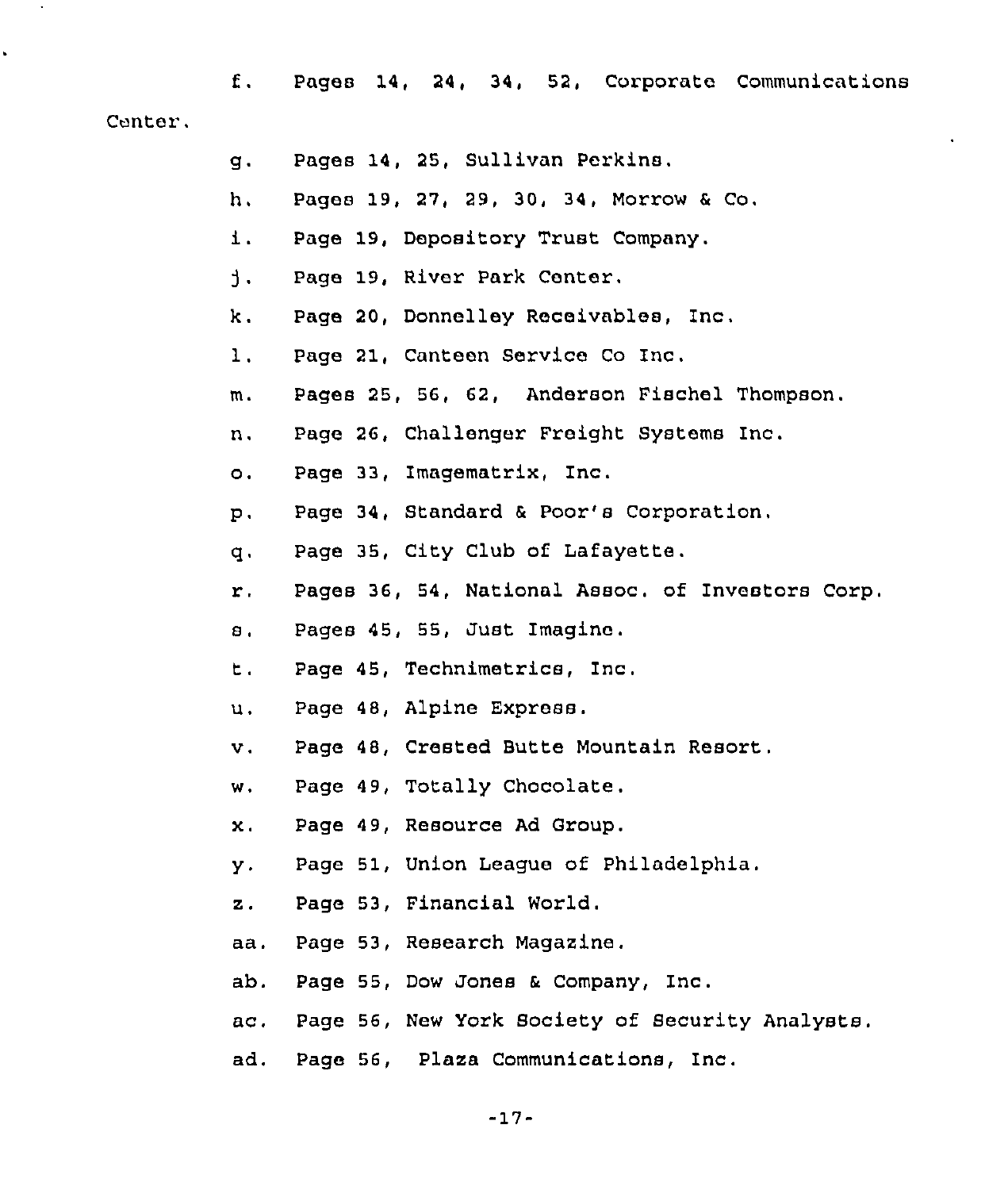ae, Page 57, Design Products,

af. Page 57, Canadian Shareowner Magazine.

ag. Page 58, Equitities Magazine.

ah, Page 59, National Data Services.

ai. Page 59, Kiplinger's Personal Finance,

aj. Page 60, The Investment Reporter.

ak. Page 60, Buyside,

al, Page 62, Cost of Research and Experiment.

am. Page 67, RHR International, Inc,

48. Refer to Western's response to Item 25(b) of the Commission's February 9, 1995 Order. State the total dues incurred by, or allocated to, Western, for each of the following organizations:

- a. American Gas Association.
- b. Southern Gas Association.
- c. Kentucky Gas Association.
- d. Kentucky Oil and Gas Association.
- e. Institute of Gas Technology.

Additionally, pxovide any reports or audits of the above entities that identify the uses of member dues,

49. Provide a breakdown of the outside services incurred by Western for each of the last <sup>5</sup> fiscal years in a format similar to that provided in Western's response to Item 26 of the Commission's February 9, 1995 Order.

50, Provide an analysis of the cost incurred to date for the purchase of the Greeley Gas Company. This analysis should include:

-18-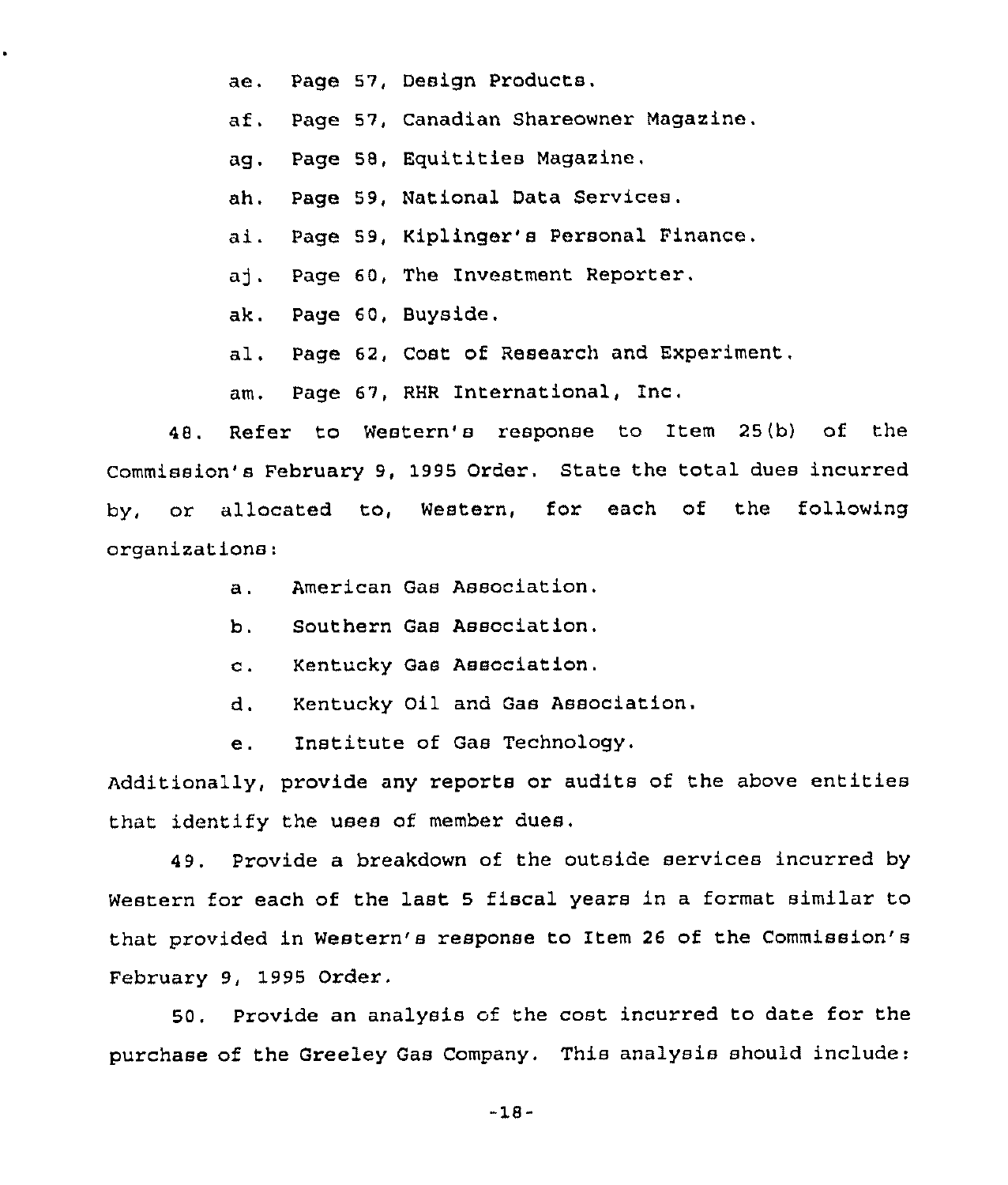a. The total charges for professional services.

b, The allocation factor used to allocate these charges to Western.

c. The charges reflected in the test year.

d. State why these charges should be included for ratemaking purposes.

51. Refer to Western's response to Item 30 of the Commission's February 9, 1995 Order. Explain the change in activity over the last <sup>5</sup> years for each of the following:

a. Current Year Provision, increase of approximately 106 percent.

b. Reserve Account write-offs, increase of approximately 91 percent.

52, Refer to Western's response to Item 30 of the Commission's February 9, 1995 Order. Explain why the reserve account balance has remained virtually unchanged over the past <sup>5</sup> years while revenues and write-offs have increased.

53. Refer to Western's response to Item 30 of the Commission's February 9, 1995 Order. Explain how Western determines the annual reserve requirement.

54. Refer to Western's response to Item 32 of the Commission's February 9, 1995 Order. Explain the purpose and intended use of the two employee houses.

55. Refer to Western's response to Item 40 of the Commission's February 9, 1995 Order.

-19-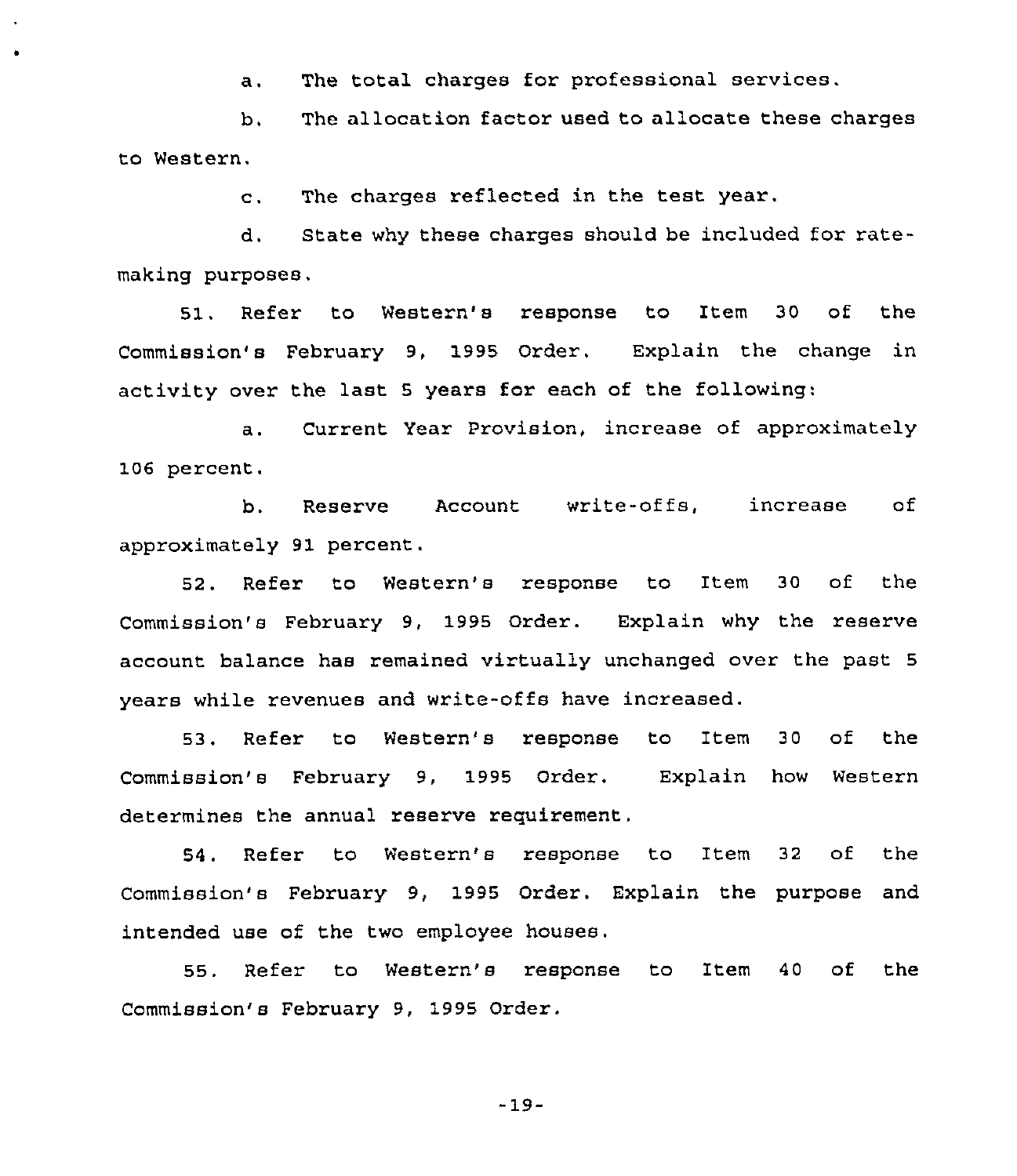a. Explain why bonuses totalling \$519,300 should be recovered from the ratepayers.

b. Provide any written material(s) describing the details of the bonus program,

c. Explain why retiree severance and vacation payment totalling \$ 77,650 should be recovered from the ratepayers.

56, Refer to Western's response to Item 40 of the Commission's February 9, 1995 Order, Provide complete details and any written material(s) for each of the following:

a. Car Allowance;

b. Financial Planning;

c. Mini-Ned;

d. Director Fees; and

e. Relocation Costs,

Include with each response an explanation of why each should be included for rate-making purposes.

57. Refer to Western's response to Item 44 of the Commission's February 9, 1995 Order. Provide <sup>a</sup> listing of benefits provided to the executive officers, How much different is this package from that offered to Western's other employees?

58. Refer to Western's response to Item 44 of the Commission's February 9, 1995 Order. State whether Western's FICA taxes reflect the impact of any life insurance coverage that exceeds \$50,000 per employee. If not, compute Western's PICA tax liability for the coverage provided above the \$50,000 limit. Include with this response all supporting workpapers, calculations

-20-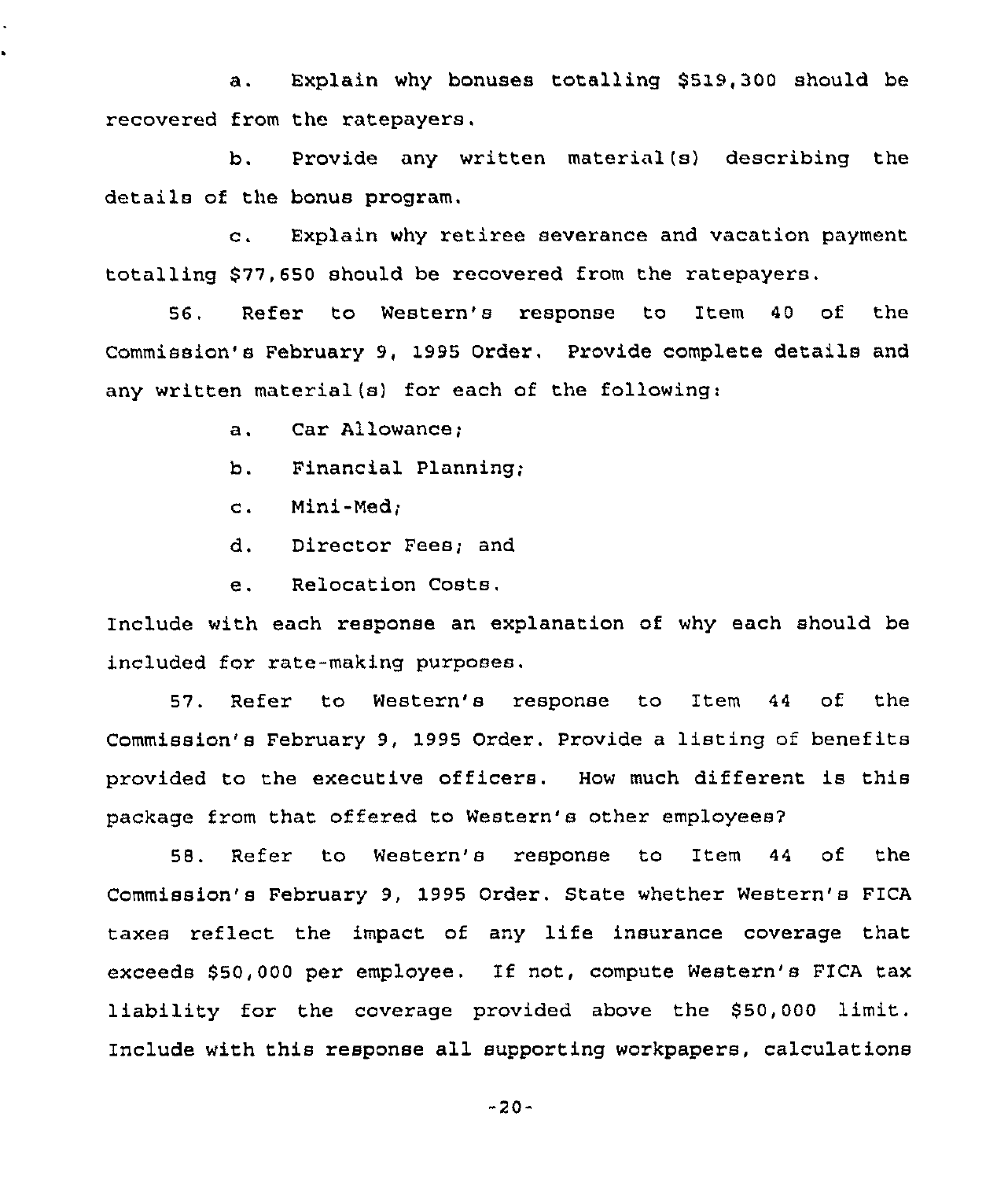and assumptions for the additional tax liability on a per employee basis.

 $\cdot$ 

59. Refer to Western's response to Item 44, page 13, of the Commission's February 9, 1995 Order. Provide the costs of the "Retiree Fringe Benefits" and explain why they should be included for rate-making purposes.

60. Refer to Western's response to Item 44, page 21, of the Commission's February 9, 1995 Order, Provide the cost of the "Service Awards" and explain why it should be included for ratemaking purposes.

61. Refer to Thomas H. Petersen's testimony in the application. Explain why the rate case expense adjustment is based on a two year amortization of the estimated expenses.

62. To what extent have the results of Western's activities to implement the 1989 Schumaker & Company management audit been reflected in the test year'? Provide specific information where possible.

63, Provide a breakdown of the test-year-end Construction Work In Progress ("CWIP") balance by project. In addition identify the projects for which Accumulated Funds Used During Construction ("AFUDC") have been booked or which are available for AFUDC treatment.

64. Explain how AFUDC is reflected in the test-year operating statement. Include any analysis reflecting the tax treatment accorded AFUDC.

 $-21-$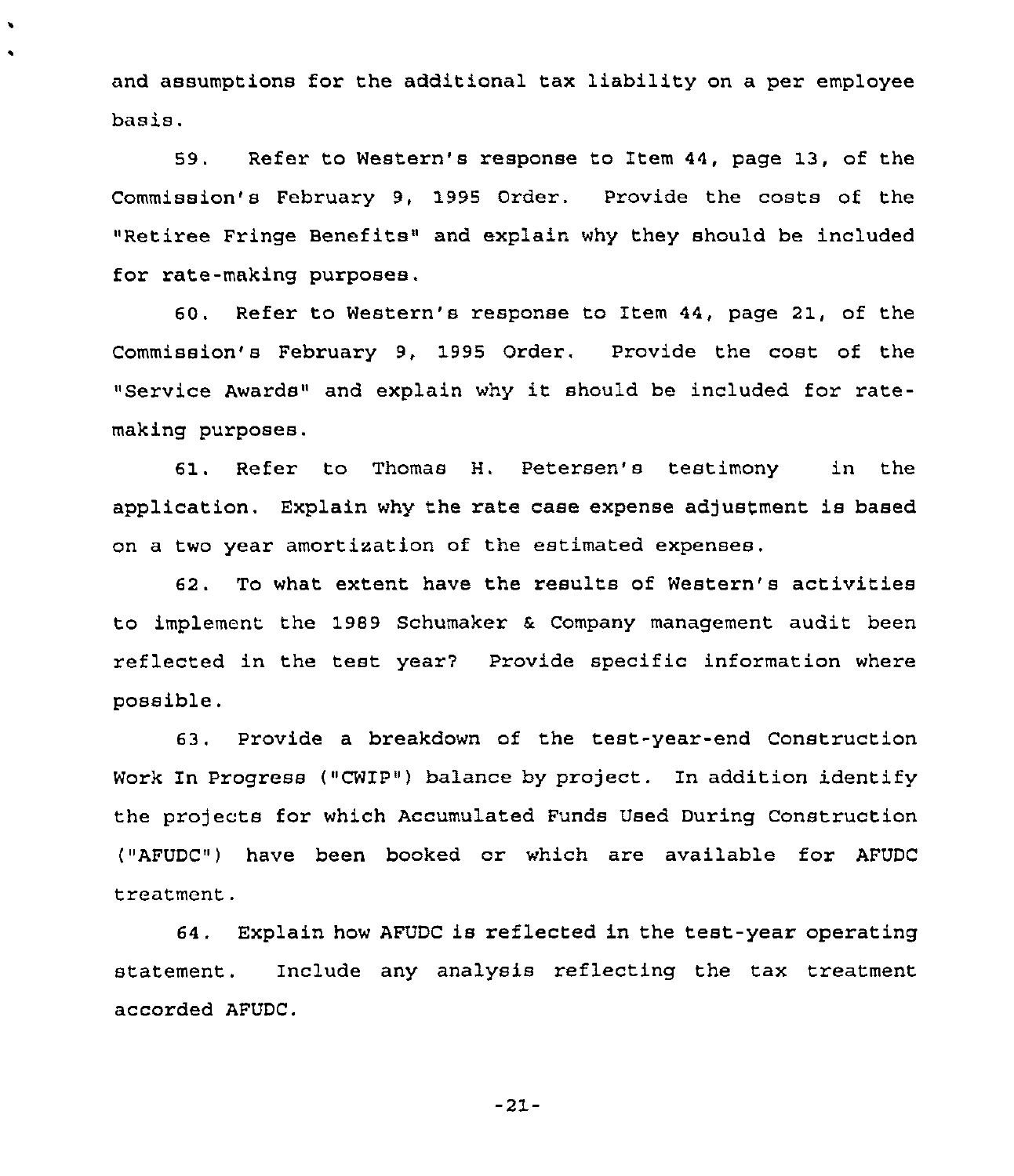65. Refer to Western's response to Item 36 of the February 9, 1995 Order. Provide the rate or rates used to capitalize interest during construction for the test year and the <sup>3</sup> preceding calendar years as originally requested.

 $\cdot$ 

66. Refer to the Income Statement provided in Item 38 of the application. Provide detailed workpapers and all supporting documentation for the federal and state income taxes recorded for the test year column, for the adjustment column, and for the proposed revenue increase column, Reconcile any tax differences between the stand-alone taxes as shown in Item 38 with the consolidated taxes provided in Western's response to Item 21 of the February 9, 1995 Order.

67. Refer to Schedule <sup>8</sup> of the application. Western computed its pro-forma total income tax liability on a stand-alone basis. Recalculate this liability on a consolidated basis.

68. Refer to the response to question 48 of the Commission's Order of February 9, 1995.

a. Is Western requesting recovery of \$1,535,800 in other postretirement employee benefits ("OPEB") for the test year7 If not, provide the amount requested and break the amount down into the various components (e.g. service cost, interest cost, transition obligation amortization, etc.}.

b. Was the pay-as-you-go amount for the test year \$541,700? If not, what was it?

—22—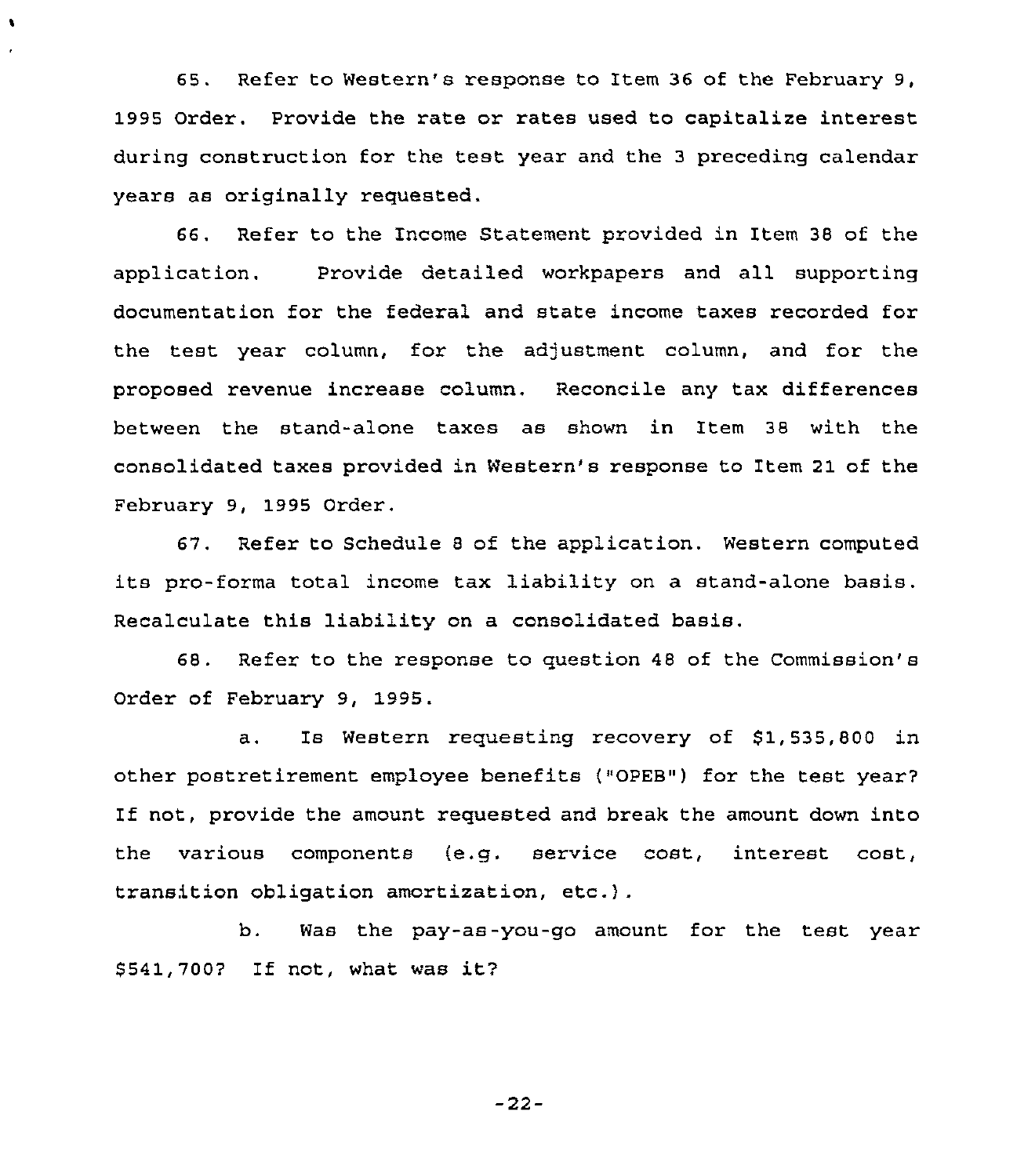c. Was <sup>a</sup> medical trend rate of 10.5 percent used to calculate the test year OPEB expense? If not, provide the trend rate used.

69, Provide the percentage of OPEBs treated as an expense and the percentage capitalized in the test period.

70. Is Western fully funding its OPEB costs? If not, explain why not and state the percentage it is funding.

71. Refer to WP 4-2 of the application.

a. Provide a detailed breakdown of Account 926.

b. Explain why a 4-year average of benefits was used to determine the level of benefits requested.

72. Explain the effect that OPEBs have on deferred taxes.

73. Provide the actual percentage increase in medical claims costa for the each year 1989-1994.

74. Recalculate OPEB expense and the transition obligation using an <sup>8</sup> percent medical trend rate in year 1 and decreasing to <sup>5</sup> percent by year 7.

75. Why was the prime rate less .25 percent used for the cost of short-term debt? Has Western's actual short-term debt cost reflected this rate? Show the relationship between Western's actual short-term debt cost and prime rate for 1993 and 1994.

76. What was Western's average short-term debt cost for the test year?

77. Refer to WP9-2 of Volume 1, Section 25, Schedule 9. Why were "current maturities" of long-term debt not removed from the

-23-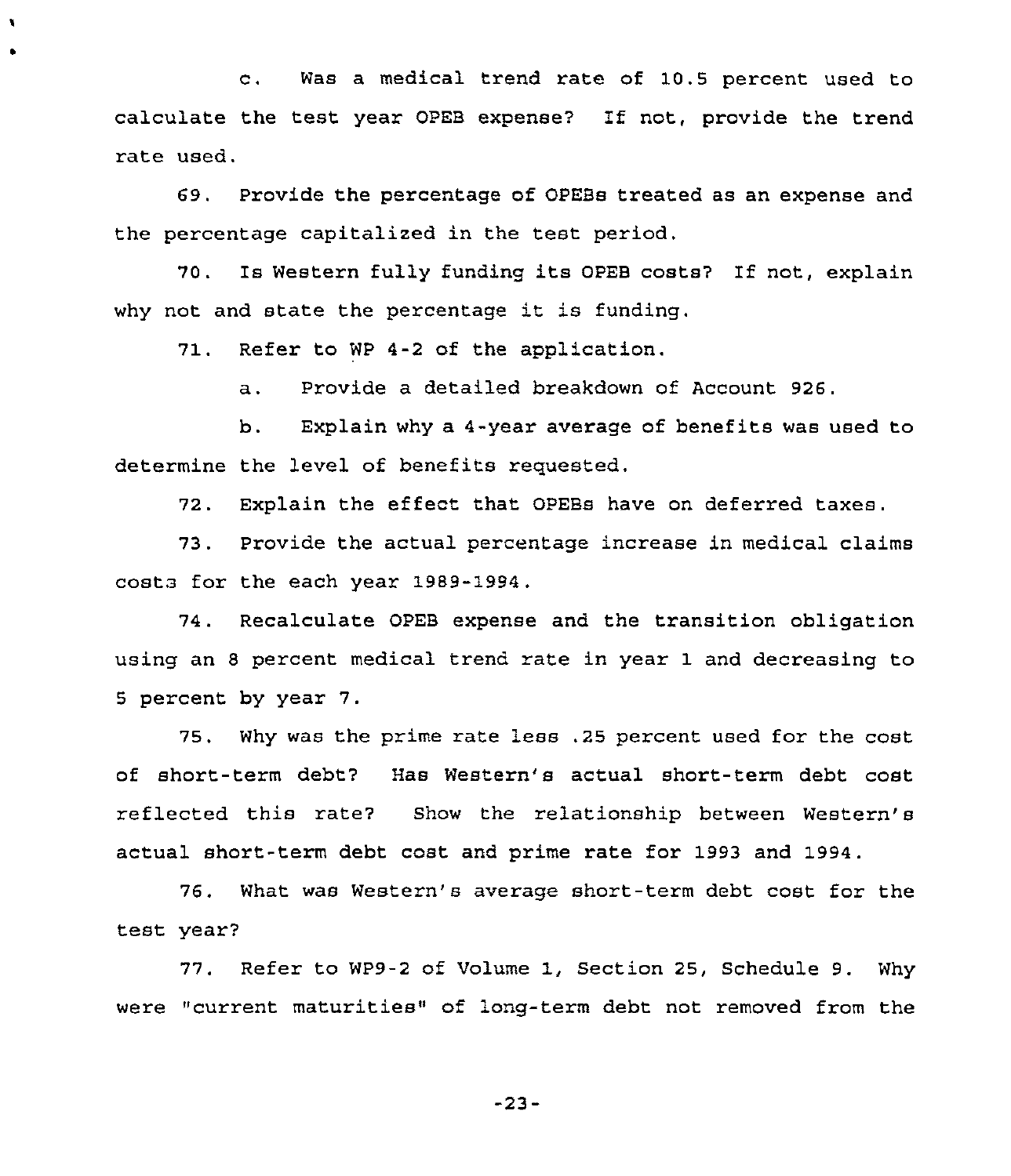9.75 percent and 11.2 percent John Hancock Note debt issuances in the Computation of Pro-forma Interest Rato7

٠

78. Is outstanding long-term debt reduced to reflect current maturities in December of each yoar7 Did this occur in 19947

79. Provide the calculations resulting in the average equity and debt capital amounts {8152,283,236 and 8131,927,118, respectively) as well as the short-term debt amount of  $$4,126,667$ in Volume 1, Section 25, Schedule 9, WP9-1,

80. What was the capital structuro on September 30, 1994, using the actual balances of the capital components on that dnto7

81. What was the capital structure on February 1, 19957

82. Show in comparative form Western's cost of gas for the last <sup>5</sup> years, along with the gas cost of each of tho othor Atmon subsidiaries.

83. Does Western arrange for its own gas supply or does Atmos acquire gas for its subsidiaries as <sup>a</sup> group7

84. Describe current and future efforts to achieve the lowest possible delivered rate to Western's customers that is consistent with security of supply.

85. Refer to Filing Requirements Volume <sup>2</sup> of 8, tab no, 7, testimony of John Hack. At page 5, Mr. Hack states that Western seeks to minimize demand costs by releasing unused capacity. For the test year, provide <sup>a</sup> list by month of the amount of firm pipeline capacity Western had on Texas Gas and Tennessee Gas pipelines and the amount released.

 $-24-$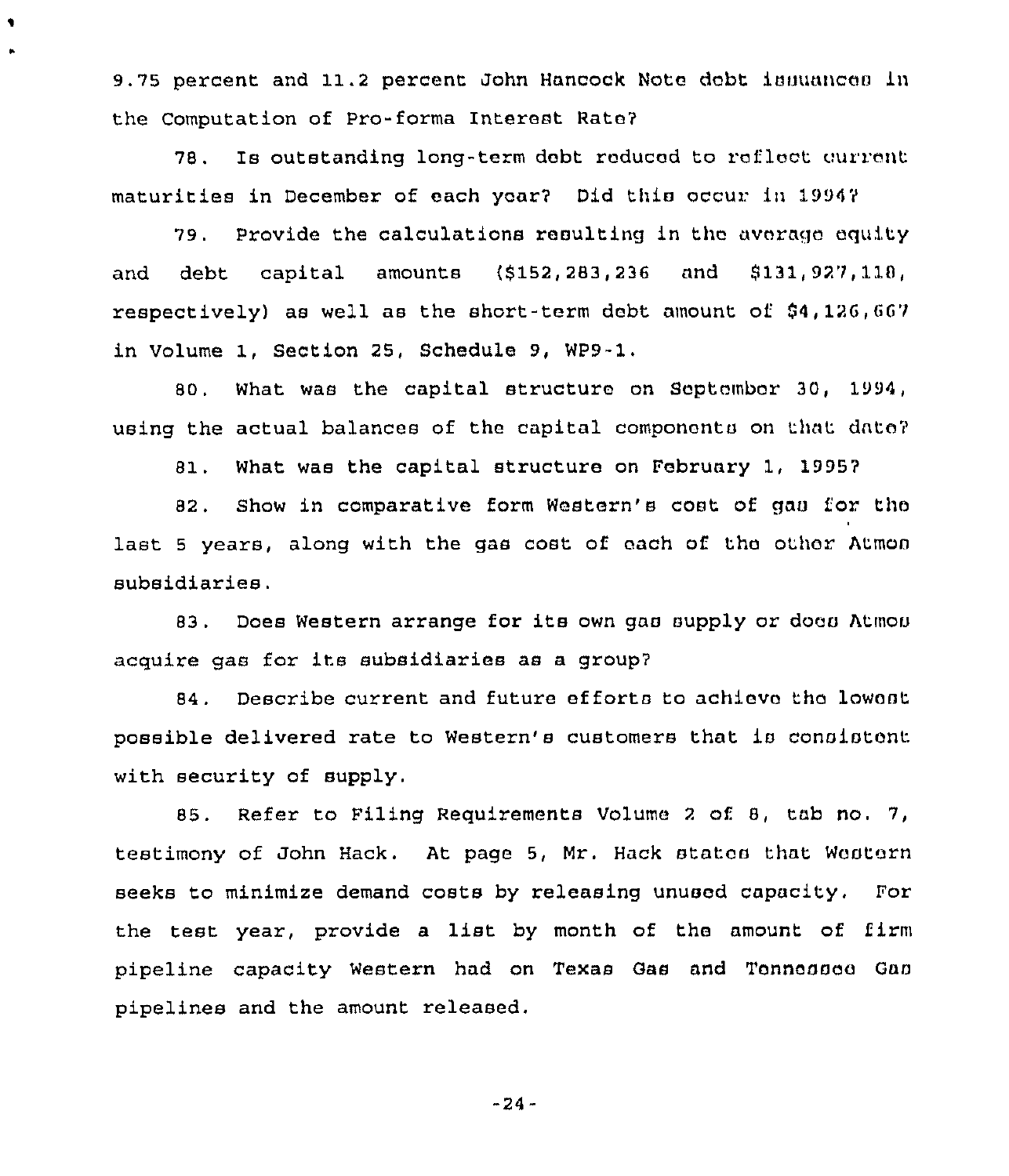86. Has Western encountered any insurmountable difficulty in arranging its gas supply7 Is it still able effectively to supply gas to its customers in the post-636 era? Explain,

 $\bullet$ 

87, Should ratepayers and shareholders regard Western as a low-risk supplier of natural gas service? Explain,

88. Is Western finding capital attraction difficult? Explain,

89. What are the benefits to Western of a division relationship with Atmos? Is a ready source of financing one of the benefits? Would Western be <sup>a</sup> less risky investment if it were solely responsible for its own financing arrangements7

90, What return on equity was most recently allowed for each of the other Atmos subsidiaries and what was the data of the Order which authorized it?

91. Under what circumstances should expected dividend growth be considered in calculating return on equity?

92, During periods of unstable dividend payout ratios, will investors completely discount available information concerning expected dividends? Will the expectation of future dividend streams play no part in the investor's evaluation?

93. Has Atmos experienced a fairly constant dividend growth trend7

94. Recalculate Kl through KA for RW Schedules <sup>4</sup> and <sup>5</sup> using a) projected growth in dividends instead of earnings, and b) a 50-50 weighting of projected dividends and earnings growth,

-25-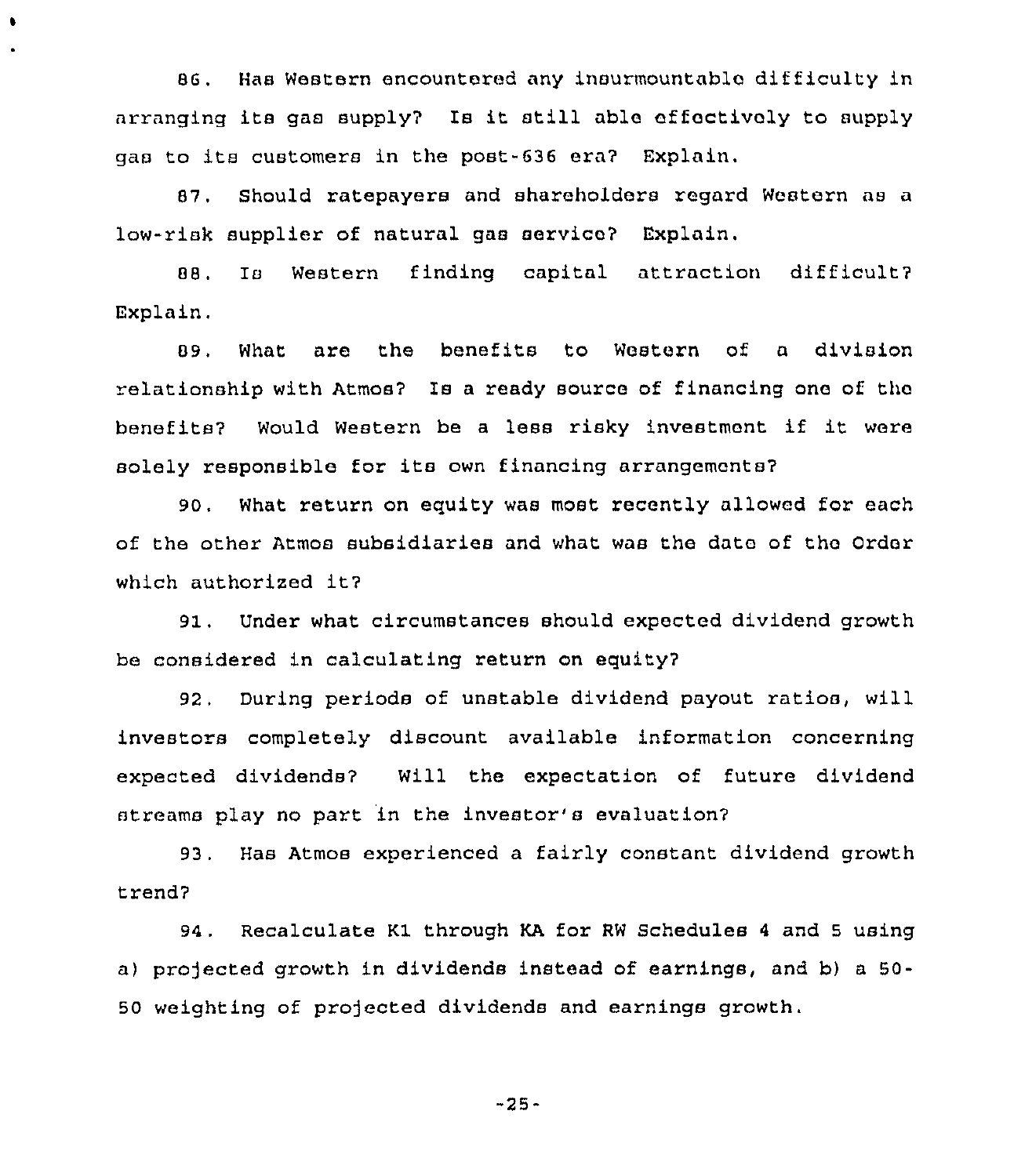95. What return on equity was most recently allowed for each of the ten comparable firms in RW Schedule 6, pago <sup>2</sup> of 27 What was the date of each Order?

 $\bullet$ 

96. Refer to page 22 of Richard L. Wallace's testimony. Given the emphasis on "k" being the return expected by investors and the questionable predictive value ascribed to historical data when evaluating the natural gas industry, why are current and historical yields equally weighted with projected yield in calculating "k" in RW Schedules <sup>5</sup> and 67

97. Provide the risk factors for Atmos as they are shown for the ten comparable companiee in RW Schedule 8.

98. Is there provision for the coverage of debt and other expenses for any of the unregulated firms in RW Schedule <sup>9</sup> that is similar to the provision of revenue requirements for regulated utilities7

99. Refer to Filing Requirements Volume <sup>2</sup> of 8, tab no. 3, David Bickerstaff's testimony.

<sup>a</sup> . At page 10, it is stated the " (R) easons for changes in the depreciated rates are not certain because the previous depreciation study was not available for review." Why not?

b. Prior to the most recent depreciation study, when was the last study completed and by whom? What was the reason for the lapse of time between the two studies?

c. For Accounts 376, 380, and 392, when were the existing depreciation rates established and how were they determined?

-26-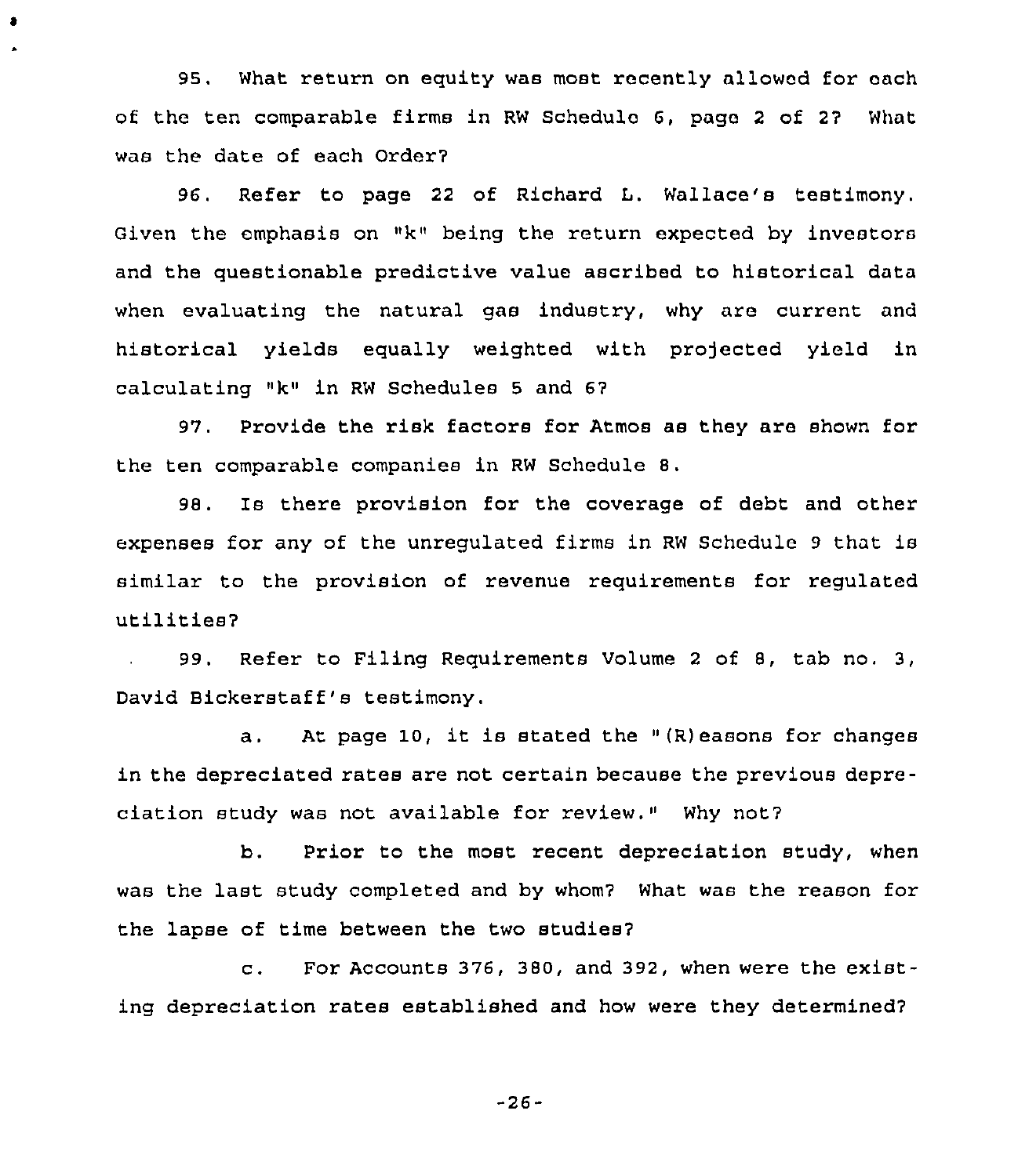d. Deloitte and Touche recommends that the depreciation rates developed in its study be implemented "at such time as their effect can be incorporated into service rates." Yet, according to Mr. Bickerstaff's testimony, the annual depreciation accrual was adjusted to reflect the new rates for the entire fiscal year ended September 30, 1994. Explain.

Y,

100. Refer to Filing Requirements Volume <sup>3</sup> of 8, tab no. 32, the Deloitte and Touche depreciation study on Western's plant.

a. The recommended depreciation rates for Accounts 376, 380, and 392 result in a net annual increase in depreciation provisions of \$378,391. At page 2, it is stated this is "due, we believe, to more negative net salvage."

(1) Are the mortality characteristics reflected in the existing rates known7 If no, explain.

(2) To what extent has the period of time between the establishment of the existing depreciation rates and the recommended rates contributed to the new annual increase of \$325,391?

b. At page 10, it is stated  $(T)$  he retirements of Mains and Services are young relative to average service life." Clarify which types of mains and services have been retired early and the reasons retirements were necessary.

c. It appears that the effect of increasing the depreciation rates for Accounts 376 and 380 is to accelerate the recovery of negative salvage costs. Justify the rate of acceleration proposed.

-27-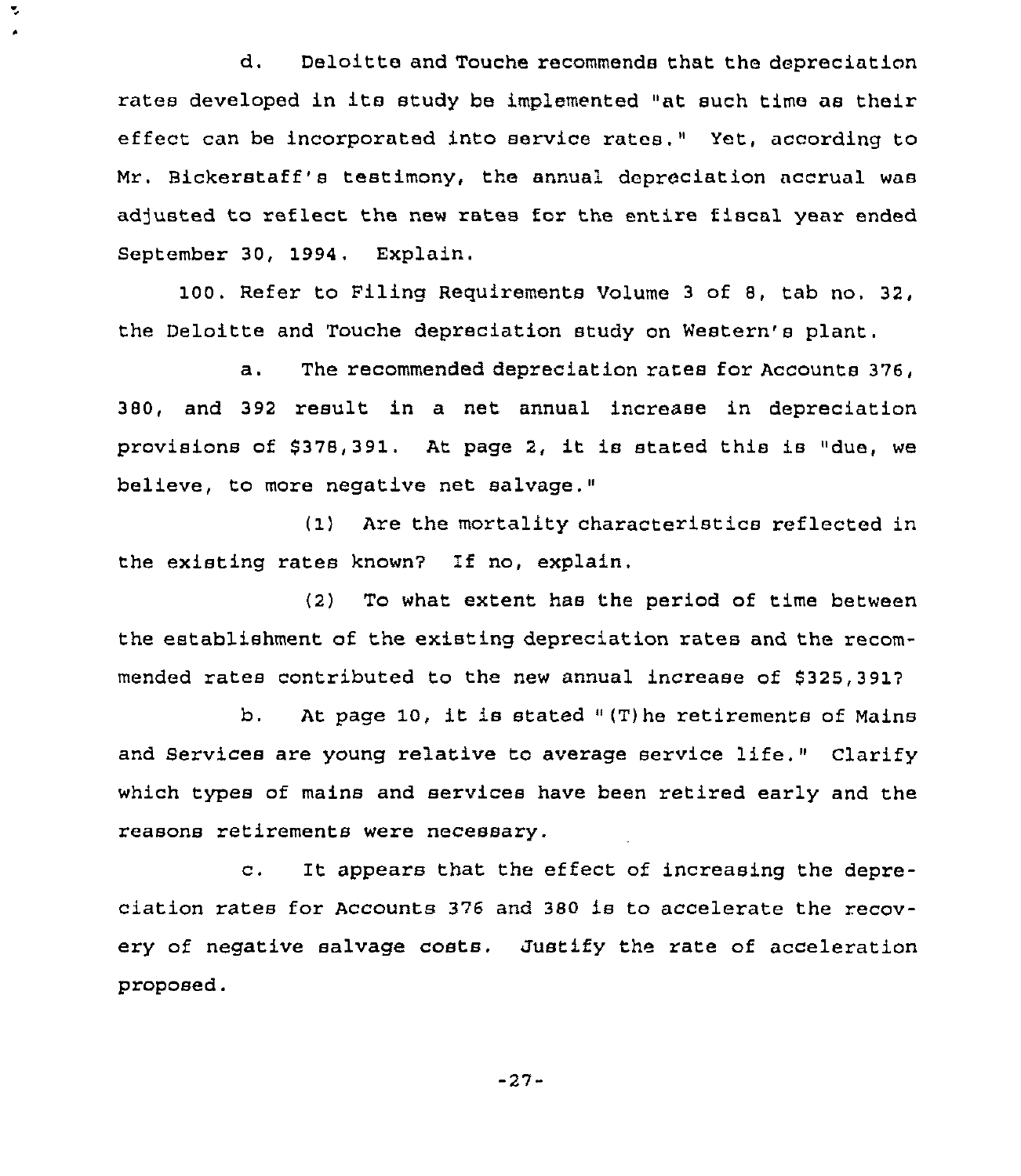d. With regard to tho determination of. average service lives, it is stated at page 7 that the past 6 years "is the full extent of available history" of retirement experience analyzed,

ţ

(1) Why is only <sup>6</sup> years of retirement experience availablo tor Accounts 367, 376, and 3807

(2) For Accounts 367, 376, and 380, what percent of all tho groups in each account was analyzed by the Actuarial Mothod7 Wore all remaining groups in each account analyzed using tho Simulated Plant Record Mothod7

o. With regard to the salvage and coat of removal analysis, why was tho period 1987 through 1992 selected as the basis for dotormining not salvage factors? For which depreciable property groups in which accounts wore separate salvage and cost of removal factors not aoloctod7

101. Rofer to Piling Requirements, Volume <sup>4</sup> of 8, tab no. 43, Capital Construction Budget,

a. Explain the natura of the work relating to Account Nos. 36910 and 36920, M&R Station Equipment.

b. At pago 2, oxplain tho difference between Account No. 37610, Mains - System Improvements, and Account No. 37620, Mains - Public Improvements. Does the amount budgeted for either account rofor to construction of new facilities to expand Western's system into now service areas?

c. At pago 3, describe the work to be performed under Account No. 38010, Services - System Improvements.

-28-